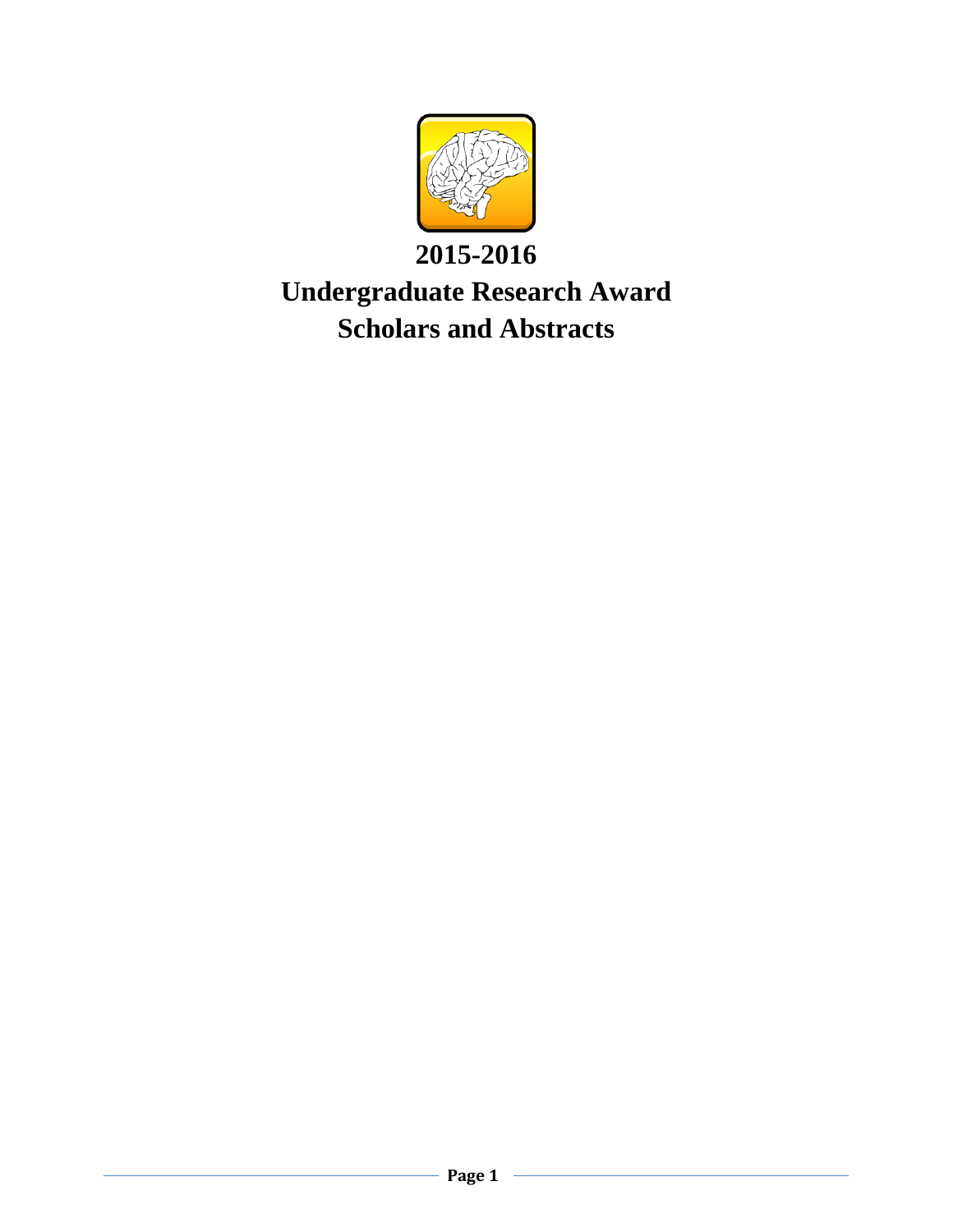## **Table of Contents**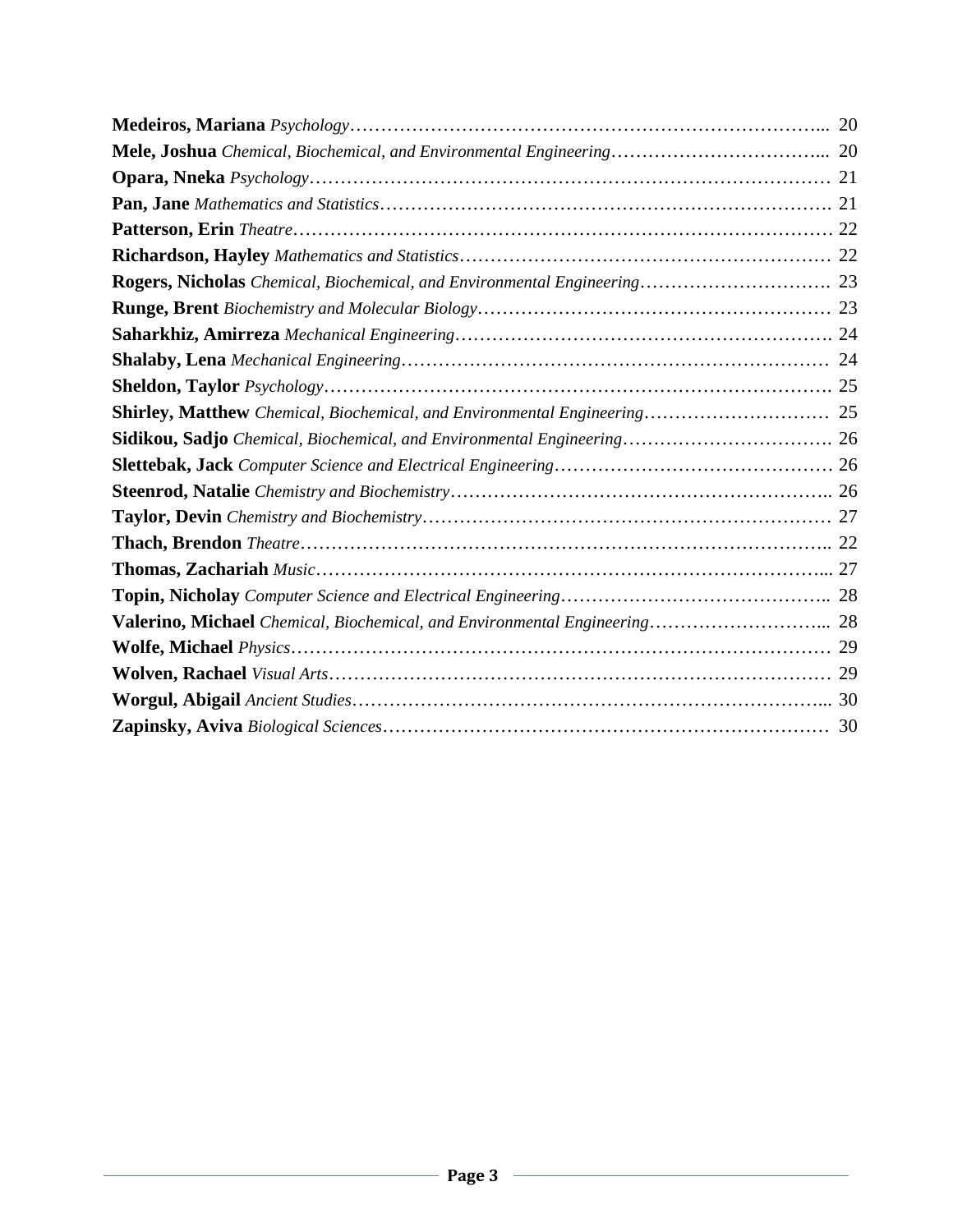

**Hollie Adejumo**, Chemical, Biochemical and Environmental Engineering *"Occurrence of Fluoroquinolone Antibiotics in the Environment: Association with Resistant Bacteria and Resistance Genes"* Faculty Mentor: Lee Blaney Expected Graduation Date: Spring 2016

Municipal wastewater contains a variety of contaminants, including fluoroquinolone antibiotics, which are powerful drugs that inhibit bacterial growth. If these antibiotics are not removed during wastewater treatment, then antibiotic-resistant bacteria are able to

dominate. Resistance genes in these organisms are capable of spreading through plasmid-mediated transformation mechanisms, further intensifying the threat of resistance gene emergence. The purpose of this work is to study the occurrence of fluoroquinolone residues and select quinolone-resistant enterobacteriaceae in a wastewater–impacted river. I will test the hypothesis that the concentration of fluoroquinolone antibiotics found in wastewater correlates with the proportion of antibiotic resistance genes detected. Both upstream and downstream surface water samples will be collected and analyzed for fluoroquinolone concentrations. Water samples will be filtered, incubated on violet red bile glucose agar plates, and tested for fluoroquinolone-resistant bacteria through the combination disk test. The colonies on the agar plates will be enumerated, and the final E. coli concentration will be determined. To investigate the transfer of DNA from resistant bacteria to non-resistant bacteria, bacterial conjugation experiments will also be conducted. The wastewater sample results will be compared to a control E. coli standard cultured in the lab. These results will be evaluated by determining the gene transfer efficiency, which will be calculated to estimate the number of transconjugates per cell. These calculations will be used to understand and determine the magnitude of resistance gene spread in the environment.

#### **Jackie Airhart**, English



*"Delighting Inventiveness: Tracing the Poetic Process of Seamus Heaney"* Faculty Mentor: Michael Fallon Expected Graduation Date: Fall 2015

Seamus Heaney, a Nobel Prize-winning poet who passed away in 2013, delivered a series of lectures while he was a professor at Oxford. In them, he argued that while poetry is a necessary tool to correct societies' injustices, it also needs to exist for and of itself. Heaney advised that "poetry cannot afford to lose its fundamentally self-delighting inventiveness, its joy in being a process of language as well as a representation of

things in the world." With his admonition to focus on the joy of language in mind, I am planning to explore Heaney's writing process by tracing the evolution of his work from the initial spark to the final published poems that have received so much acclaim by reviewing his draft manuscripts at the National Library of Ireland. Doing this will allow me to better understand the mind of one of the world's most beloved poets, as well as allow the chance to test the veracity of his lectures' declarations by comparing early iterations of poems against final works and testing whether the initial "self-delighting inventiveness" survived the editing process. During and after this research, I will have the added benefit of furthering his influence on my own creative work, where I will emulate elements of his prosody and style; with emphasis on his imagery, consonance, and use of narrative.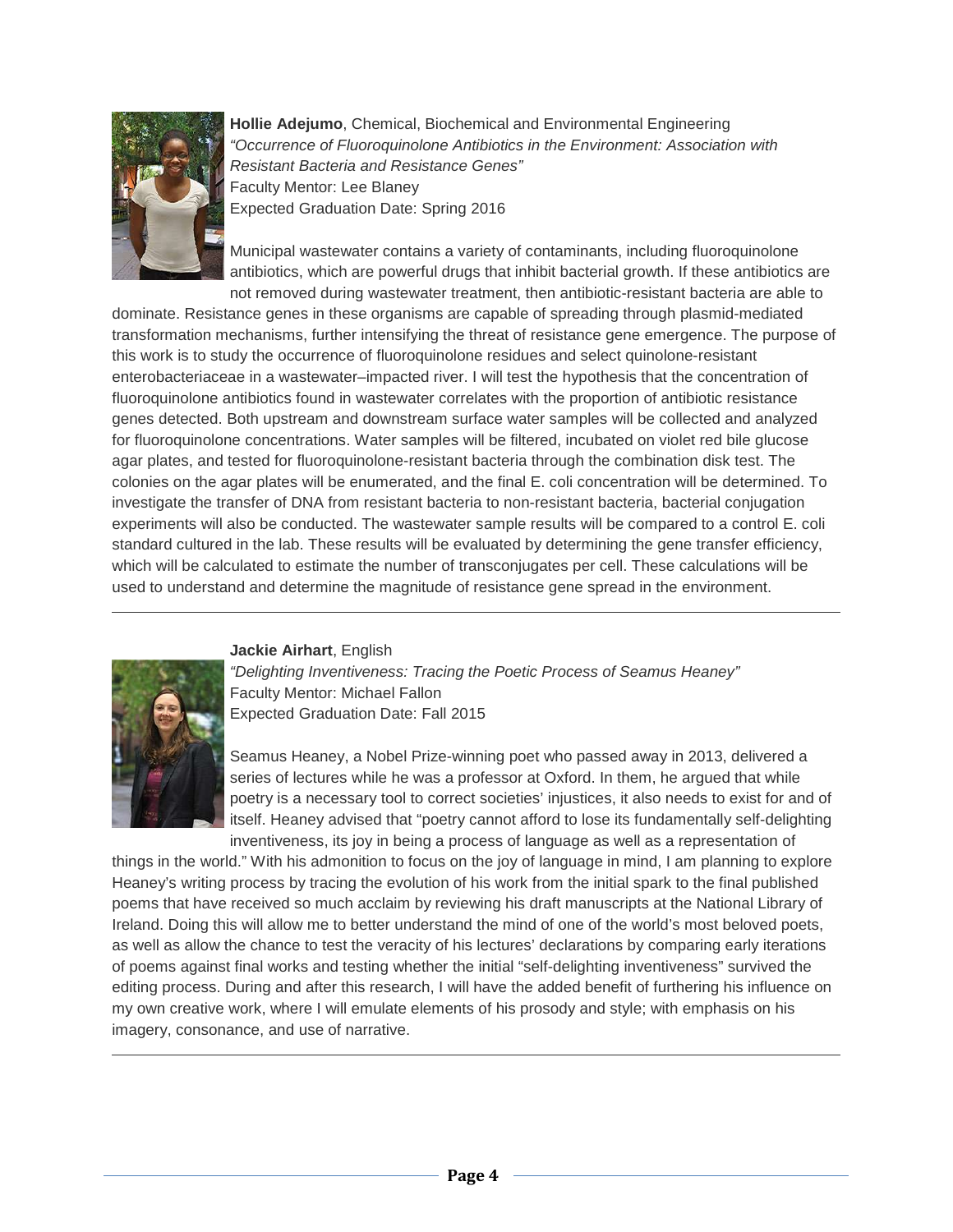

**Theophilus Aluko**, Mechanical Engineering *"Low Reynolds Number Aerodynamics and Mechanics of a Barn Swallow Bird"* Faculty Mentors: Meilin Yu and Jamie Gurganus Expected Graduation: Fall 2016

Due to their tremendous agility and maneuverability in flight, barn swallow birds have the potential to provide new insights into how to improve the agility and control of commercial aircrafts, thereby making airplanes a safer travel option for all. Computational Fluid Dynamics (CFD) animations and practical experiments are

important tools for determining and ultimately mimicking the natural flier's lift mechanism. In this study, I will make a 3D rendition by 3D scanning a thawed barn swallow bird specimen (at different wing positions) from the Smithsonian Museum of Natural History to create an animation of its flapping motion which would be fed into a basic CFD software. This visualization will serve as a way to speculate about what enhances its propulsive efficiency and lift, based on the bird's geometry and leading edge vortices (LEV), a feature due to the leading edge of the wing. Using our 3D rendition for geometry, and taking into account weight distribution factors over the bird's body, a mechanical assembly of the bird will be 3Dprinted and skin-clothed to analyze and compare with the CFD animation. The assembly will be flighttested and videotaped. The results will be evaluated by determining the relationship between the CFD animation and the flight-test model. We speculate that if the mechanical assembly does fly, it means the geometry and LEV mimicked in the mechanical model were enough to make it fly, and that any other factors like tail actuations and neural activities of a real bird, would further aid a safe and controlled flight.

#### **Robin Arnold**, Psychology



*"Exploration of Health Disparities in Urban Settings: Community Stress and its Relation to Pain and Structural Brain Changes"* Faculty Mentor: Raimi Quiton Expected Graduation Date: Spring 2016

The anterior cingulate cortex, prefrontal cortex and anterior insula are brain structures associated with pain perception and processing. Literature shows that structural changes, such as abnormalities in cortical thickness, in these areas of the pain network are associated with chronic pain conditions. Higher rates of chronic pain have been

found in individuals with lower socioeconomic status. The application of environmental approaches has been widely accepted and successful in cardiovascular medicine, but is novel to pain medicine. Utilizing data from Healthy Aging in Neighborhoods of Diversity across the Life Span (HANDLS) study, an epidemiological study following >3,000 participants over 20 years, this research will examine disparities in health involving pain in low-income communities in the Baltimore area. Structural MR Images will be analyzed in conjunction with correlation to a composite measure of neighborhood disorder and bodily pain scores.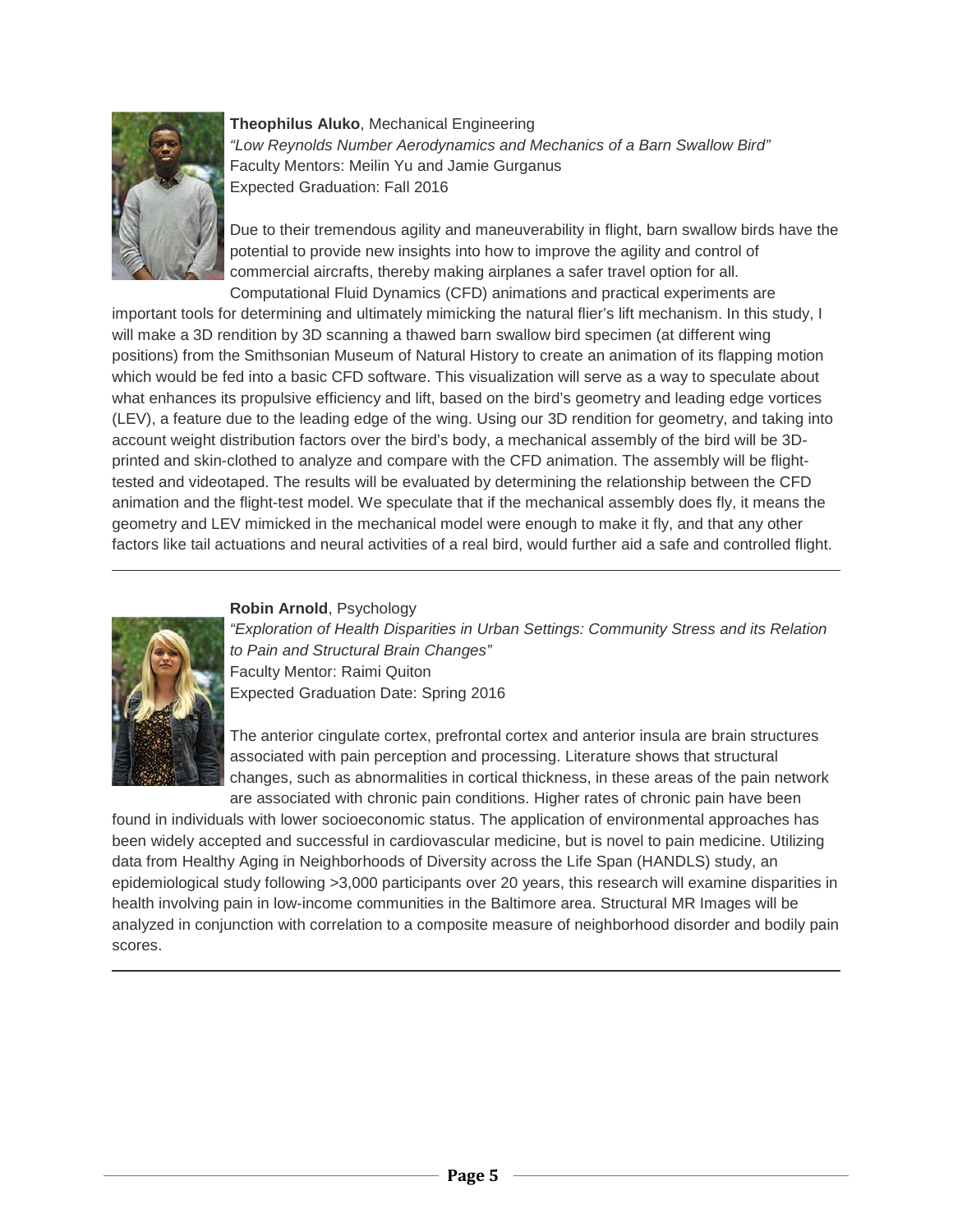

**Hye Min Baek**, Chemistry and Biochemistry *"Creating Synthetic Cell Environment to Observe Selective Protein Interaction"* Faculty Mentor: Minjoung Kyoung Expected Graduation Date: Spring 2016

Cancer is a major worldwide health concern. Its development is highly unpredictable and often unnoticed in its early stages. Therefore it is imperative that we understand how cancer develops in the first place as we seek prevent its onset and provide better treatments. We propose to develop an assay that will enable us to observe selective

protein interactions in breast cancer development on the molecular level, which will ultimately help us identify new targets for more effective drugs. Synthetic vesicles will be created and incorporated with SNARE proteins (Sso1pHT, Snc2p and Sec9c) on their membranes to facilitate cell fusion. These cells will contain the proteins of interest, which will be tagged with fluorescent dye and whose interactions will then be studied under the fluorescent microscope.



**Gabriella Balaa**, Biochemistry and Molecular Biology *"Quantitative Analysis of Purine Nucleotide Pools"* Faculty Mentor: Songon An Expected Graduation Date: Spring 2017

The purpose of this research is to examine a possible regulatory loop between AMP activated protein kinase (AMPK) and the multi-enzyme complex termed the "purinosome," which is composed of six cytoplasmic enzymes involved in human de novo purine biosynthesis. AMPK has been well documented as the "master energy regulator" of the cell, though its effects on purine biosynthesis have yet to be thoroughly

investigated. This project seeks to determine if AMPK-mediated fluctuations of purine nucleotide pools are correlated with the metabolic activity of de novo purine biosynthesis. We have developed a high performance liquid chromatography method to quantify the purine nucleotide pools as cellular AMPK is activated with small molecules. Along with fluorescence live-cell microscopy, this methodology will allow us to determine the effect of AMPK activity on de novo purine biosynthesis and would give valuable evidence for the role that purine biosynthesis plays in cellular energetics. Because of the link between purine metabolism and chronic diseases, understanding the regulatory mechanisms of de novo purine biosynthesis could lead to therapeutic intervention.

### **Nicholas Bolden**, Chemistry and Biochemistry

"*Using Alternative Methods to Elucidate the Monomer-Dimer Equilibrium of the HIV-1 5' Leader*"



Faculty Mentor: Michael F. Summers Expected Graduation Date: Spring 2016

The currently accepted method for determining the monomer-dimer equilibrium of a sample is gel electrophoresis. This process involves using an electrical current to separate the monomer and dimer based on charge and size. Since RNA is negatively charged, the electrical current causes it to run towards the positive cathode; however the

magnesium, which is essential for the dimerization process, is drawn towards the negative anode. This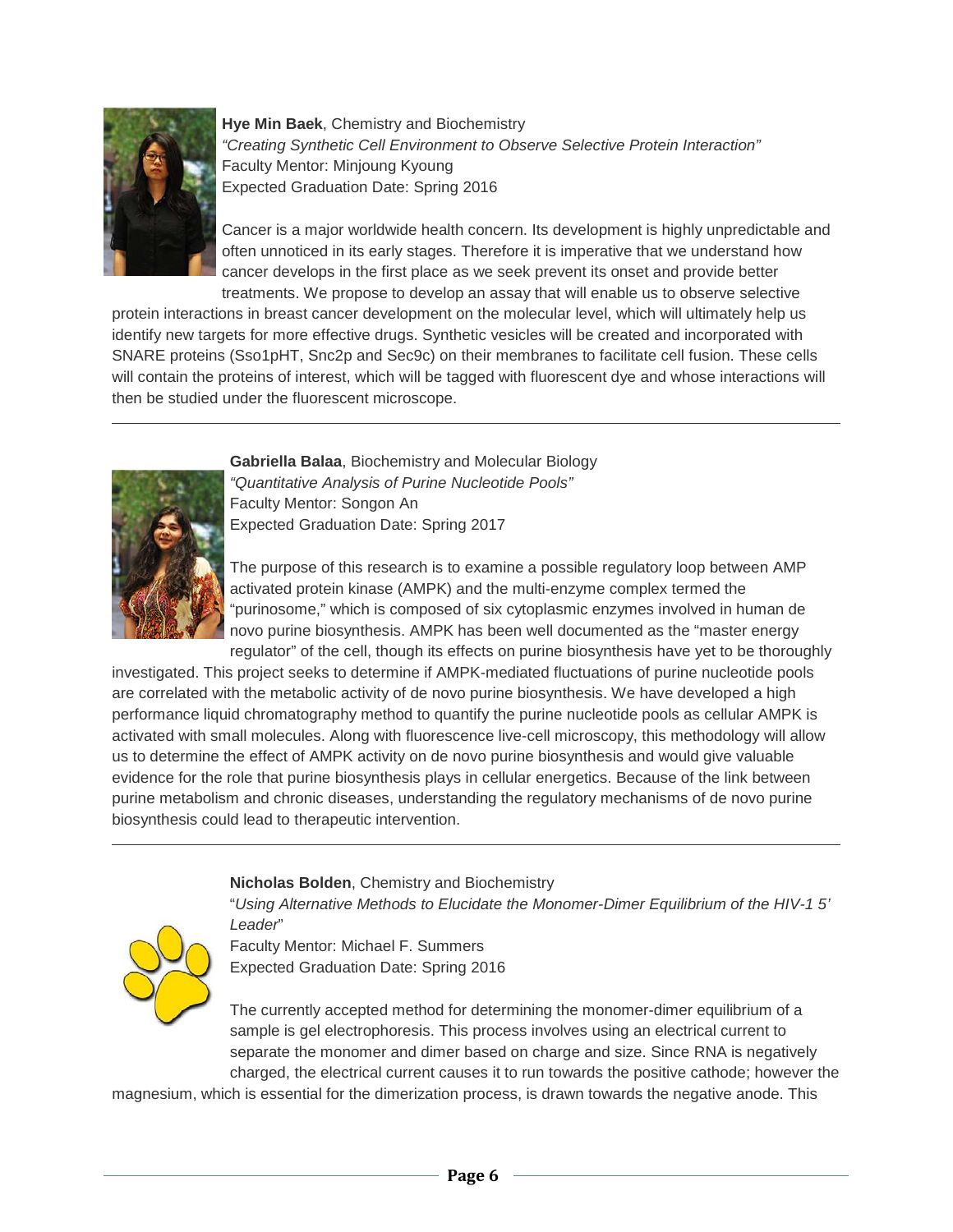attraction to opposite poles causes the magnesium to be stripped from the dimer. When magnesium is stripped from the dimer while the gel is running, it causes some of the dimer to dissociate into a monomer, which leads to the measured equilibrium having more monomer than the true equilibrium. The goal of my project is to develop an improved technique for separating and visualizing the monomer-dimer equilibrium of the Human Immunodeficiency Virus (HIV-1) 5' Leader, in a manner that eliminates the need for an electrical current. The two main alternatives that are being investigated are high performance liquid chromatography (HPLC) and the use of centrifugal force. There are protocols available for separating monomer and dimer structures using an HPLC. I will be attempting to modify these procedures in an attempt to be able to separate the monomer and dimer HIV-1 5' Leader RNAs based on their different sizes. I will also be looking into modifying ultracentrifugation techniques through the use of different chemical medias for separation, such as polyhydric alcohols, polysaccharides, inorganic salts and iodinated gradient media to see which are effective. I will be comparing the results of the HPLC, ultracentrifugation, and gel electrophoresis data for each of the equilibria to look for consistency among the results. The final product of this project is a method to separate the monomer and dimer that will prevent the magnesium from getting stripped from the dimer.

**Syrena Bracey**, Chemistry and Biochemistry



*"Investigation of Phosphofructokinase as a Scaffold Protein within the Glycolytic Pathway"* Faculty Mentor: Songon An

Expected Graduation Date: Spring 2017

We are currently studying a potential functional multi-enzyme complex that regulates glucose metabolism. It has been found that when a cell is stimulated, phosphofructokinase (PFK), a key regulatory enzyme that catalyzes a committed step in glycolysis, forms cytoplasmic clusters within the cell and co-clusters with other enzymes

involved in glucose metabolism. According to our study of the spatiotemporal organization of glycolytic enzymes, we hypothesize that PFK is a scaffold to other enzymes within the glycolytic pathway. We will knock out the gene encoding PFK, using the Clustered Regularly Interspaced Short Palindromic Repeats (CRISPR)/Cas system and study how the glycolytic enzymes behave in the absence of PFK. Furthermore, the CRISPR-edited cell line will be employed for co-localization microscopy to reveal that co-clustering with the other glycolytic enzymes is rescued in the presence of exogenously expressed PFK. Because glucose metabolism is known to be up-regulated in cancer cells, gaining more insight into this enzyme's role in the pathway will allow us to understand how glucose metabolism is regulated and ultimately, what can be done to prevent its manipulation by cancer.



**Devyn Catterton**, Biochemistry and Molecular Biology

"Synthesis of CdSe and Au Nanoparticles Assemblies to Study the Optical Properties of *New Hybrid Nanomaterials"* Faculty Mentor: Marie-Christine Daniel Expected Graduation Date: Spring 2016

It is predicted that when the coupling of cadmium selenide quantum dots and gold nanorods occurs the properties of the resulting system will be qualitatively different from the properties of the isolated particles. These properties can further be controlled by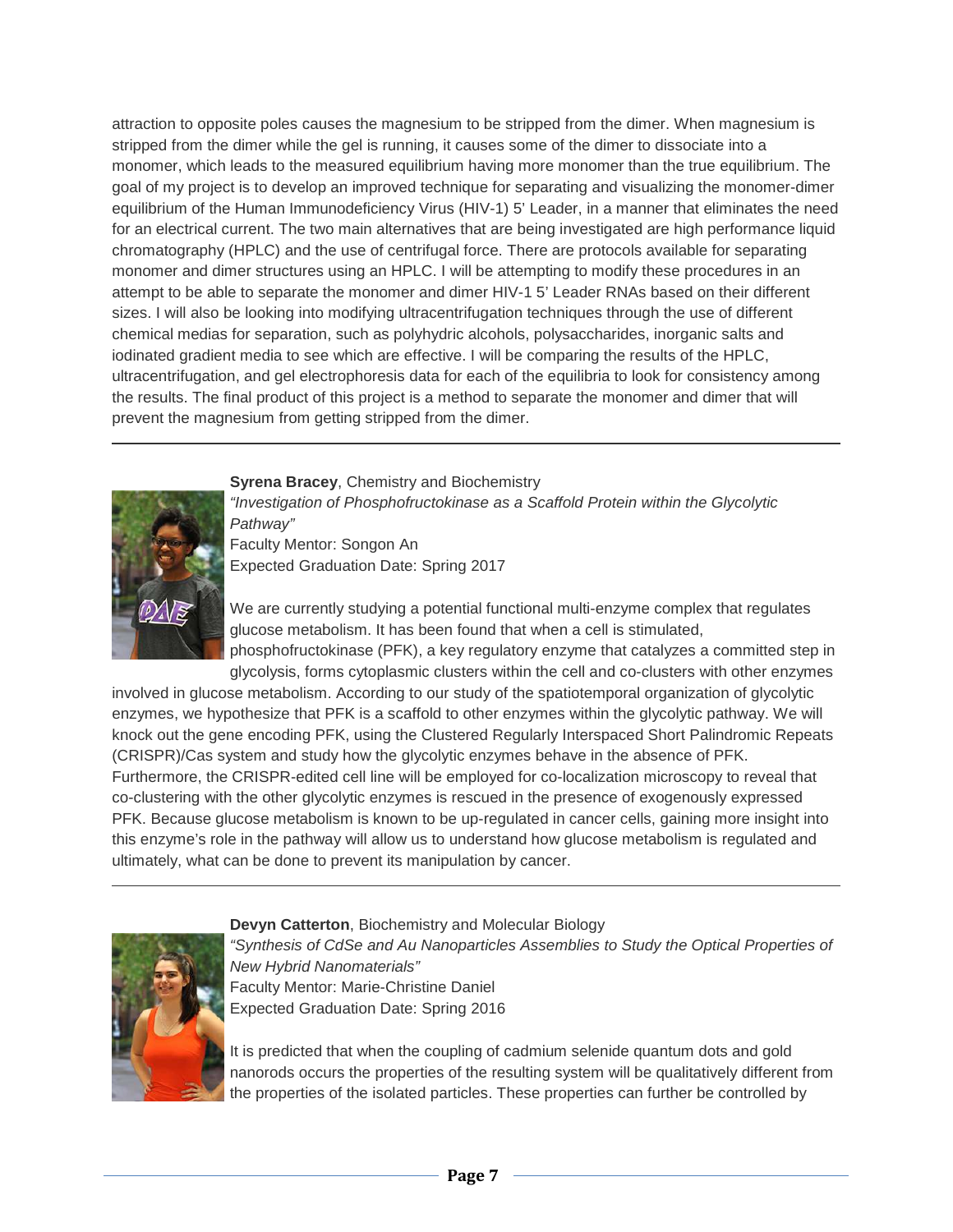exciting the system with a short laser pulse. This project is important because it will show that the nanoparticles assemblies can serve as a key enabling technology for future optical information processing at high speeds and low powers, including quantum-mechanical information processing at the single-photon level (i.e., quantum computers). This also has potential applications in providing a more efficient conversion of sunlight into electricity and in enabling highly efficient displays and ultra-small lasers. The goal of this project will be to couple cadmium selenide quantum dots to gold nanorods in order to study the optical properties of this new type of hybrid nanomaterial.



**Mitchell Cherry (left) and Julian Loiacono (right)**, Computer Science and Electrical Engineering *"Transcranial Magnetic Stimulators for Mouse Brain Stimulation"* Faculty Mentor: Dr. Fow-Sen Choa Expected Graduation Date: Spring

Transcranial magnetic stimulation (TMS) is currently the most widely accepted noninvasive and safe method for brain tissue stimulation. It also has been tested as a treatment tool for various neurological and

psychiatric disorders including migraines, strokes, Parkinson's disease, dystonia, tinnitus, and depression. Current TMS tools are not well focused and have issues in reaching the depth necessary for deep brain stimulations. In this research, we will test the feasibility of a controllable pulse width TMS (cTMS) in array configuration by designing and building a small TMS system for mice. To test the system, the neuromuscular reactions of mice at Maryland Psychiatric Research Center will be scrutinized.



**Kritika Chugh**, Biological Sciences *"Xenobiotic Exposure Induced Morphological and Molecular Changes in the Mouse Olfactory Epithelium"* Faculty Mentor: Weihong Lin Expected Graduation Date: Spring 2017

The main olfactory epithelium (MOE) in the nasal cavity plays an essential role in odor detection and transmission that aid in the survival of the organism. Inhaled xenobiotics, including irritants and harmful microorganisms, negatively impact the MOE sensitivity and integrity. The epithelium contains supporting cells, such as the basal and

microvillous cells, whose functions remain mostly unknown. Based on the published results from our laboratory, we hypothesize that the microvilli cells may aid in xenobiotic detection. The main purpose of this project is to determining morphological changes in the MOE when mice are exposed to harmful irritants and determining the role of the microvillous cells by comparing wild type mice and Skn-1a-/- mice lacking microvillous cells. I am currently involved in characterizing putative xenobiotic receptor in the microvillous cells. My additional goal is to finish the quantitative molecular analysis of these receptors. Completing this project will aid our understanding of protective mechanisms that maintain the integrity of the MOE and protect vital organs such as the lung and brain.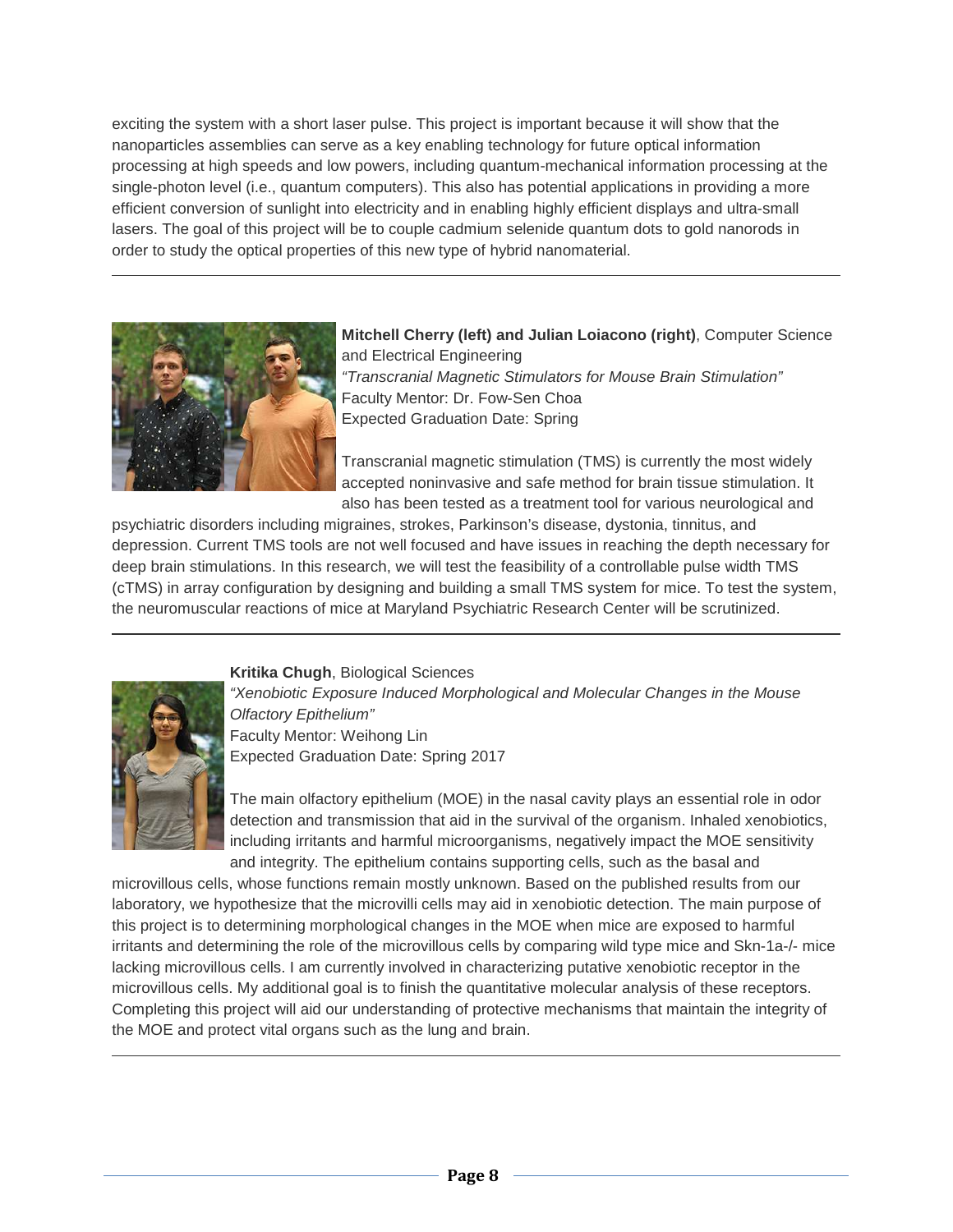

**Joelle Cusic**, Chemistry and Biochemistry *"Study of Binding Affinity of Crotamine-Au Nanoparticles with DNA"* Faculty Mentors: Richard Karpel Expected Graduation Date: –

Crotamine is a toxin that is present in the venom of Crotalus durissus terrificus, the South American rattlesnake found in Brazil. It has been shown to have a preference for targeting rapidly proliferating cells, such as malignant cancer cells, and displays numerous other functions, including DNA delivery and localization to the nucleus upon

penetrating the cell. Thus, crotamine is an attractive candidate to be used as an instrument in a drug delivery or multifunctional system. Linking crotamine to a gold (Au) nanoparticle will enable crotamine to become part of a multifunctional system, which has been the long term goal of the studies on crotamine. Determining the binding affinity of crotamine-PEG-GNP to heparin and DNA is the first step in the long process of determining how effective the crotamine-PEG-GNP will be as a multifunctional system. Previous experiments have been performed to determine the binding activity of free crotamine to heparin and DNA using the cationic dye, azure A, which is a competitive assay. To obtain data on crotamine-PEG-GNP's binding activity, the same assay will be performed with the exception being that crotamine-PEG-GNPs will be used rather than free crotamine. This will allow results to be compared. The crotamine-Au-nanoparticles that will be used in this experiment have already been produced, but the properties of crotamine, particularly that of binding affinity, when linked to PEG-GNP, have yet to be observed. Therefore, this project will aim to study the binding of crotamine-PEG-GNP to heparin, a highly sulfated carbohydrate chain that is similar to heparin sulfate proteoglycans present in cell membranes, and DNA. Studying the binding affinity of the crotamine-PEG-GNP for heparin and DNA will help to determine if the GNP will possess the properties of crotamine that have been observed using free crotamine and whether it will make a good multifunctional system that can be utilized in drug delivery.



**Vineed Dayal**, Mechanical Engineering

*"Air Curtain Development: An Energy Harvesting Solution for Hinged Doors"* Faculty Mentor: Soobum Lee Expected Graduation Date: Spring 2015

The goal of this project is to develop a fully mechanical air curtain system that will be powered solely by harvested energy from common hinged doors. The average person uses this type of door several times a day with an almost unconscious amount of applied force and effort. This leads to a high potential of energy to be harvested in doorways that see high traffic and frequent operation. Frequently opened door entry ways have always

been regarded as a major element that causes significant energy loss and contaminated air conditions in buildings. Private companies, particularly those with warehouses, have introduced commercial electrical air curtains to block the open entrances from invading cold air. This project intends to introduce an original design of air curtain which operates fans only when the door opens and closes, by directly converting door motion to fan rotation without any electronic motor or power cable. The air stream created by this device will prevent the transfer of outside air and contaminants. Research will be conducted to determine the most efficient method of harvesting energy from door use, and the prototyping process will be conducted to meet the required performance of current air curtain models. The final prototype will be installed to one of the hinged doors on the UMBC campus and a conclusive field test will be performed to verify the usefulness of the device.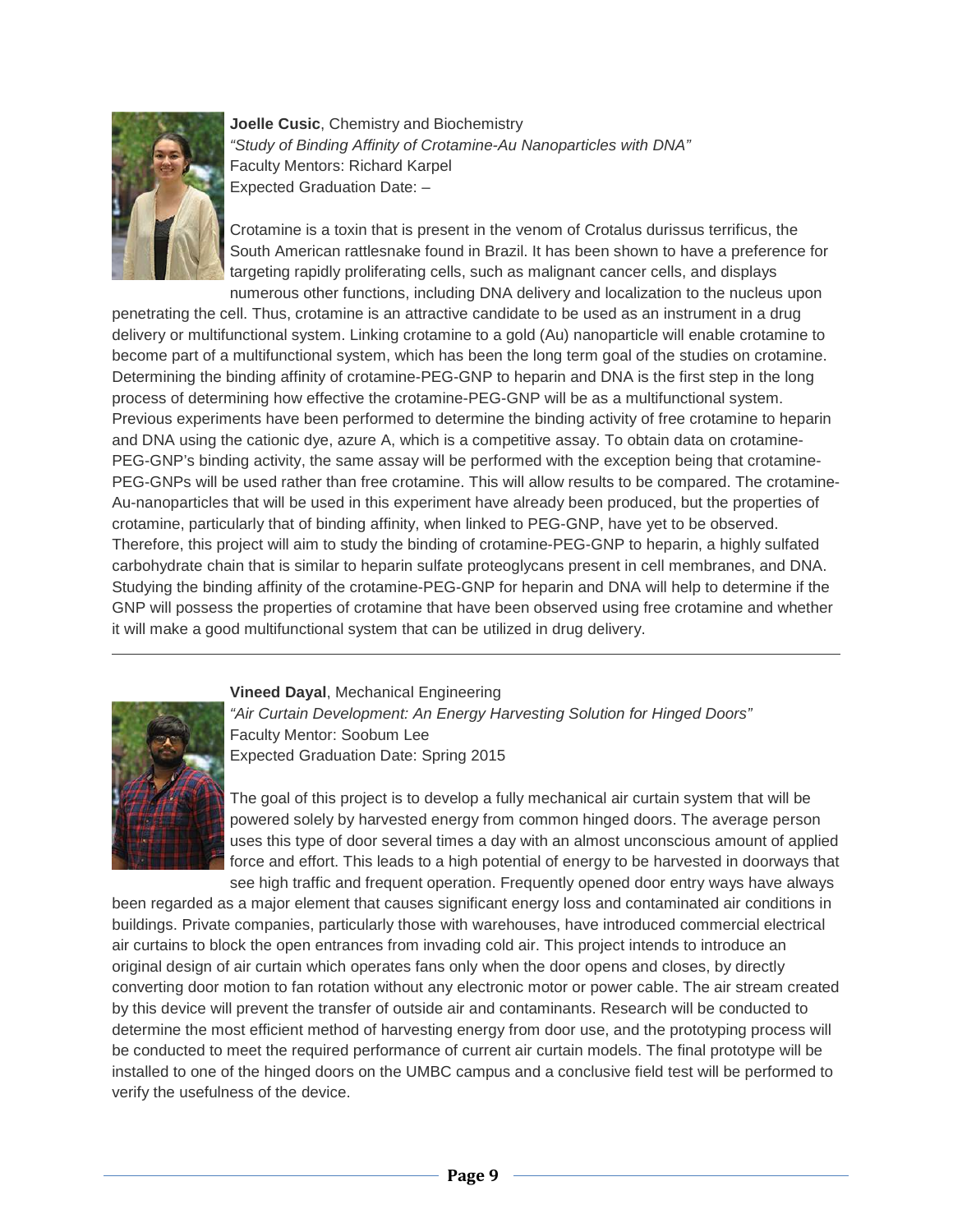

**Elise Donkor**, Computer Science and Electrical Engineering *"Heart Monitoring System for Personalized Arrhythmia Detection"* Faculty Mentor: Dr.Tinoosh Mohsenin Expected Graduation Date: Spring 2016

The objective of this project is to build the foundations of an energy-efficient wearable biomedical device to monitor electrocardiogram (ECG) heart signals, specifically, algorithms to detect abnormalities in ECG signals from patients suffering from arrhythmia.Because ECG signals have universal characteristics and are easily

obtainable, they serve as a highly efficient diagnostic tool for a variety of wearable monitoring systems including sleep monitoring, stress/anxiety monitoring and even help with some neural disorder monitoring such as seizure detection. The electrical impulses generated by a pumping heart will allow for monitoring abnormality detection. These algorithms can pave the way for biomedical devices that can detect when these serious changes occur, and alert a caregiver.



**Emily Eaglin**, Visual Arts *"Marylandia: The Web Series"* Faculty Mentor: Vin Grabill Expected Graduation Dates: Spring 2017

What is culture in Maryland, and how does it relate to the arts and to prominent social causes? This is the question I sought to answer, and in this seeking "Marylandia" came about. There is an abundance of talent and social activism in the visual and performing arts scene in the UMBC/Greater Baltimore area as well as throughout the state of Maryland. The purpose of my research is to document some of these brilliant minds,

while at the same time, creating a truly unique connective thread for highlighting the juncture of Maryland bred art and social activism. "Marylandia" is a web series that will be filmed and launched online in the form of short YouTube videos focusing on selected Maryland social activists and artists who are especially creative and game changing in their message.

#### **Chidera Ekeocha**, Biological Sciences



*"Production, Isolation and Purification of Mammalian Target of Rapamycin (mTOR)"* Faculty Mentor: Minjoung Kyoung Expected Graduation Date: Spring 2016

In order to identify targets for new cancer drug development, the understanding of the mTOR pathway is necessary. The mammalian target of rapamycin (Mtor) is a highly conserved pathway that is essential in the regulation of cell growth and survival. The purpose of this experiment is the production and isolation of mTOR complexes by affinity purification. These mTOR complexes would be produced by transforming them into

bacteria and harvesting more of the complexes. After the production of these complexes within the bacteria, they are purified. Nano-sized vesicles in which multiple sets of enzymes would be enclosed at an increased concentration in its own compartment. These multiple enzymes are labeled with fluorescent molecules for enhanced identification. The protein-protein interactions in the mTOR complexes are then observed in the presence and absence of specific signaling molecules involved in (mTOR) pathway. By understanding the processes in the pathway, we would then be able to identify possible cancer drug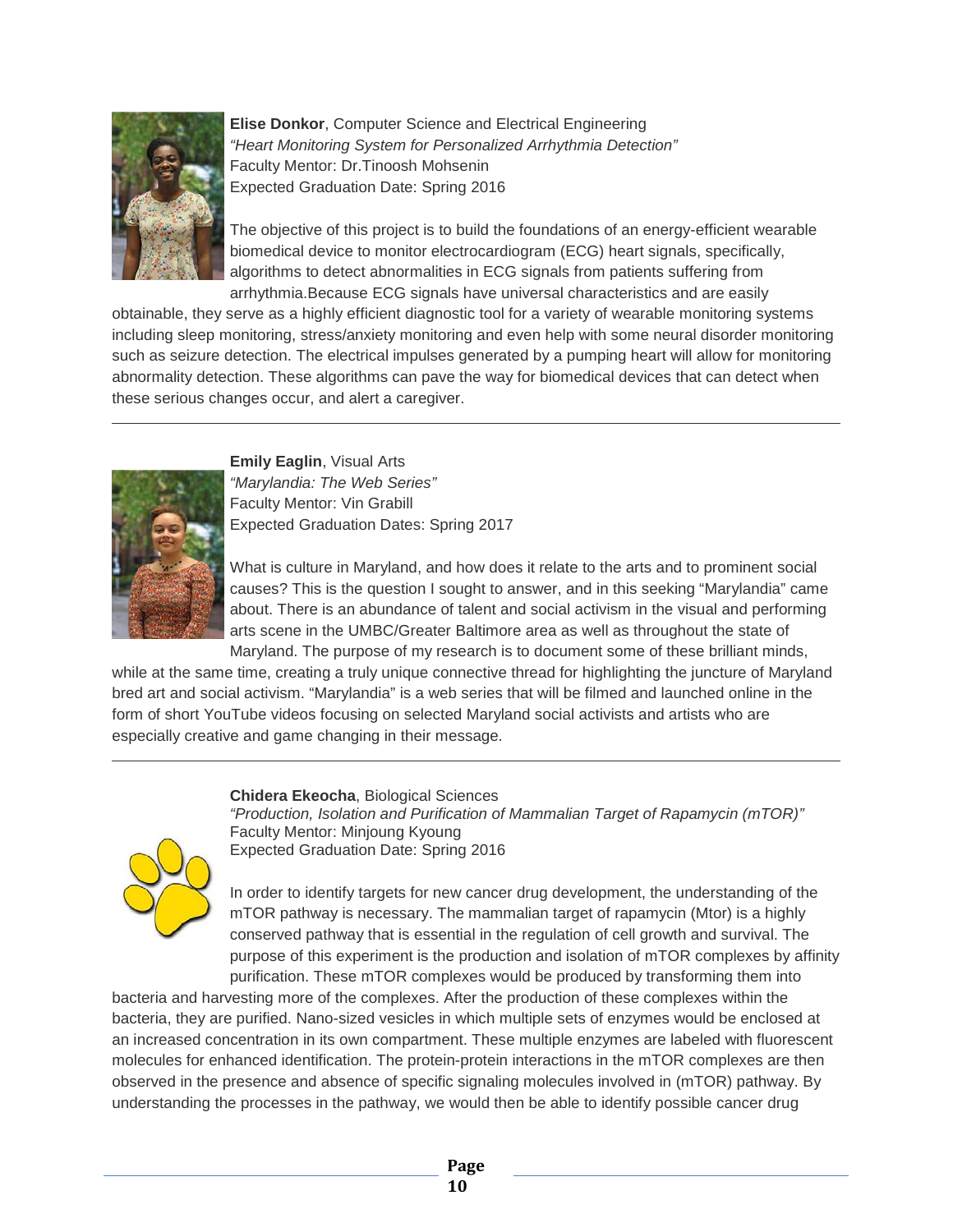targets. The success of this research will be the identification of interactions that potentially lead to cancerous growth of cells and the future development of cancer drugs.



#### **Samantha Eng**, Biochemistry and Molecular Biology *"Assessing Phylogenetic Relationships and Testing Speciation Mechanisms in Darter Fish in the United States"* Faculty Mentor: Tamra Mendelson Expected Graduation Date: Spring 2016

This study will use molecular methods to determine the relationships and mechanisms of speciation of *Etheostoma stigmaeum, E. jessiae, E. meadiae, E. obama, E. gore, E. teddyroosevelt, E. jimmycarter, E. clinton*and *E. akatulo*. This group of species (subgenus

Doration) seems to be an excellent example of speciation by sexual selection because species differ mostly in male breeding color, which is a sexual ornament. There is a suggested phylogenetic hypothesis of this subgenus based on morphology and breeding colors. However, molecular techniques have not been used. A phylogeny based on molecular (DNA) data is critical in modern biology. The methods used will be amplified fragment length polymorphism (AFLP), since it has been shown to support relationships among darters, and mitochondrial gene sequencing. This study will also use behavioral observational techniques during the mating season to test hypotheses about speciation mechanisms that involve the mating preferences of males and females of different species.

#### **Kolton Fodel**, Computer Science and Electrical Engineering



*"Electromagnetic Modelling and Measurement of Brain Phantom, Shield, and Probes"* Faculty Mentor: Dr. Fow-Sen Choa Expected Graduation Date: Spring 2016

Transcranial magnetic stimulation (TMS) is a non-invasive method of causing depolarization or hyperpolarization in the neurons of the brain. It uses a rapidly changing magnetic field to induce weak electric currents in specific or general parts of the brain with minimal discomfort, allowing the functioning and interconnections of the brain to be studied. TMS offers a potential non-invasive method of treating many brain related

ailments including Parkinson's disease, schizophrenia, Alzheimer's, migraines, and depression. To develop new types of TMS for deeper and more focused stimulation, we need to run simulations, calculate electromagnetic fields and potentials, and design new coils. We also need to build brain phantoms and vector field measurement probes in order to characterize different TMS designs. These vector probes include highly directional transient magnetic field probes and more importantly, induced electrical field (current density) probes, which are not commercially available at this moment. We also need to design and build a magnetic shield to block unwanted residual transient fields from reaching brain areas we don't want to be affected.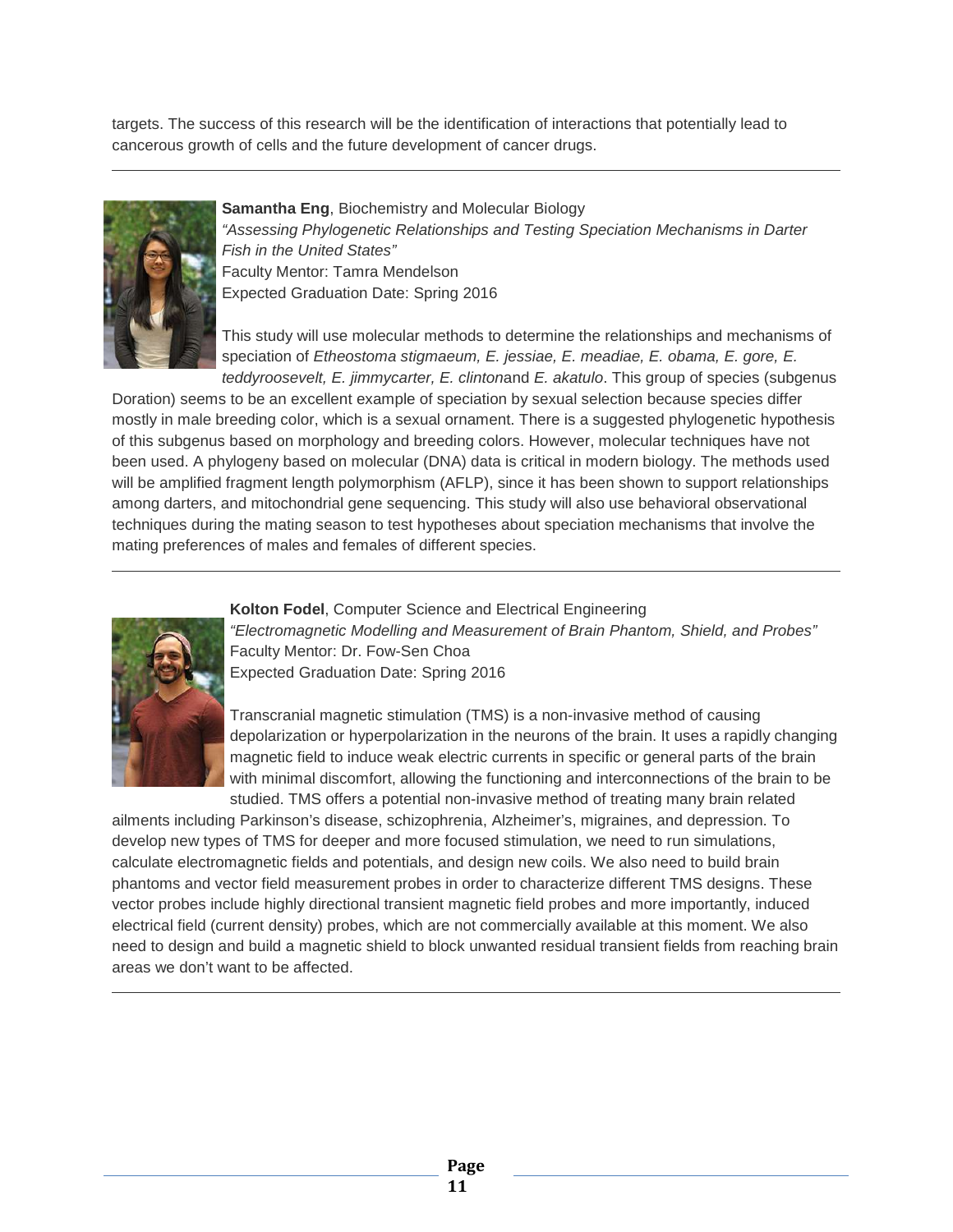

**Adam Freitag**, Interdisciplinary Studies *"The Gamification of Studying: A Game-Based Approach to Improving Study Attention and Retention"* Faculty Mentors: Joan Kang Shin and James Thomas Expected Graduation Date: Spring 2016

While many studies have been done on the role of games in the classroom, almost nothing has been written on how games can be used to improve attention to and retention of material outside the classroom. Today's high school and college students

live in a culture steeped in "serious gaming," that is, they take games as seriously as school or jobs, to the point that their skill in gaming may even present future employment opportunities. I intend to add to the small-but-growing body of research in educational gaming by "gamifying" homework and studying, based on concepts in psychology and education. My aim is to completely reimagine the outmoded process of studying by introducing a multiplayer video game of my own design that students actually want to play and where they finish a gaming session feeling they have coincidentally learned the classroom material. I will be randomly selecting 12-15 students from two sections of the fall 2015 INDS 330 "Ways of Knowing" course to spend the semester supplementing their homework and studying with this new game. Comparing to the rest of the students in that course as a control, my goal is to determine whether there is a statistically significant difference in the final grades between those who have played the study-based game and those who have not. Post-study interviews will provide further light as to if and how the game made the task of homework and studying more palatable and created better chances of information retention.

#### **Brenda Gutierrez**, Chemistry and Biochemistry



*"Gold Micro-cylinder, Electrochemical Aptamer-Based (E-AB) Sensors for Measurement of Astrocytic ATP Release"* Faculty Mentor: Ryan J. White Expected Graduation Date: Spring 2016

Abnormal astrocytic ATP release has been proposed as a potential astrocyte dysfunction in neurodegenerative diseases. However, the roles of astrocytic ATP release are not fully understood due to the lack of analytical tools. Electrochemical aptamer-based (E-AB) sensors can be used to measure the concentration of ATP

released by astrocytes, providing further insight into its function in the brain. E-AB sensors use aptamers, or oligonucleotides, that bind a specific target such as ATP. Target binding causes an aptamer conformation change resulting in an increase in current that is quantitatively related to ATP concentration. To date, we have optimized a micro-cylinder-based ATP E-AB sensor and conducted measurements of ATP in buffer solution. These sensors will now be used to make bulk measurements of astrocytic ATP release from astrocytes cultured in a 3D collagen hydrogel serving as an in vivo mimic. In order to make these measurements, we first have to determine the percent signal changes corresponding with different ATP concentrations at room temperature and 37°C (temperature cells are incubated at) by performing calibration titrations. Once we conduct real-time measurements of astrocytic ATP release, we can then expose astrocytes to environmental stimuli known to cause ATP release and measure the change in the amount of ATP released by these cells.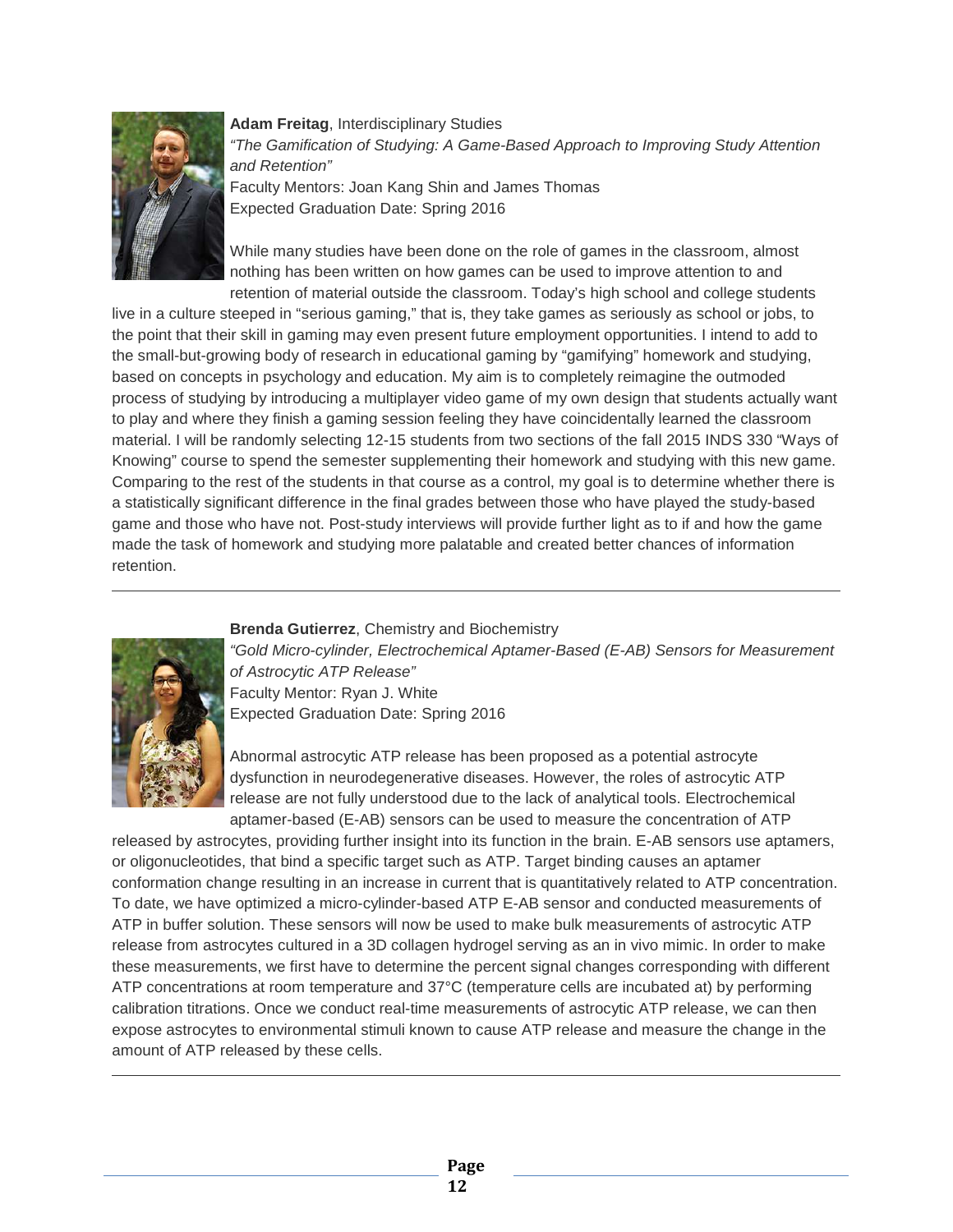

**Amelia Hallworth**, Biological Sciences *"Investigating the role of PRR5, PRR7, and PRR9 in regulating plant immunity"* Faculty Mentor: Hua Lu Expected Graduation Date: Spring 2017

Successful defense against pathogens is critical for the survival of plants. The circadian clock was recently shown to play a role in the regulation of plant defense responses. Some of the central genes of the circadian clock in the model plant *Arabidopsis thaliana* have been demonstrated to be involved in salicylic acid (SA) mediated disease

resistance. One of these genes is known to bind to the promoters of the clock genes PRR5, 7, 9. However, whether PRR5, 7, and 9 are involved in defense is currently unknown. Individual single mutants of the genes PRR5, 7, 9 have been introduced to the acd6-1 mutant, which exhibits constitutive defense, cell death, and a dwarf phenotype, making plant size a convenient indicator for the change in defense levels. The double mutants acd6-1prr5, acd6-1prr7, acd6-1prr9, and the corresponding triple and quadruple mutants are in the process of being made. Upon identification of homozygous mutants, I will assess the plant phenotypes by measuring their sizes, SA levels, cell death, and P. syringae resistance. Analysis of the recovery of the wild type phenotype, if any, will show whether the PRR5, 7, and 9 genes act in a synergistic manner in the SA pathway. Significant phenotypic recovery would be evidence for roles of these genes in defense control.



#### **John Hannegan**, Physics

*"Creating a Fiber-Laser Based THz System Using Electro Optic Polymers"* Faculty Mentors: Dr. L. Michael Hayden Expected Graduation Date: Spring 2016

The aim of this work is to create a functional 1550 nm fiber-laser based THz system implementing nonlinear electro-optic (EO) polymers for THz generation and detection. A fiber-based THz system provides the opportunity for a more compact and inexpensive means of performing THz spectroscopy than current commercial systems. This new apparatus would find applications in fields such as medical imaging and security, where

portable THz imaging would be much easier to implement than current, larger setups. Such a system also has the potential to be much cheaper, using inexpensive EO polymers as opposed to costly nonlinear crystals. Additionally, these fiber lasers provide functionality at a wavelength range for which there are not currently many useful devices. To implement such a design, I will produce and electrically pole specific EO polymers with properties that provide a broad bandwidth of THz emission through strong phase matching conditions. I will also learn and implement the techniques of asynchronous optical sampling (ASOPS) and electronically controlled optical sampling (ECOPS) that will be required to achieve higher signal-to-noise ratios in THz spectroscopy using the relatively low power fiber lasers. I will also create a LabVIEW program for data acquisition and control of many aspects of the setup. I will then be able to perform THz spectroscopy, and in the process determine important factors such as the best THz emitter and detector pairings, and the signal-to-noise ratio of the system. The effectiveness of the spectrometer will be compared to other existing THz systems to help determine its relative effectiveness.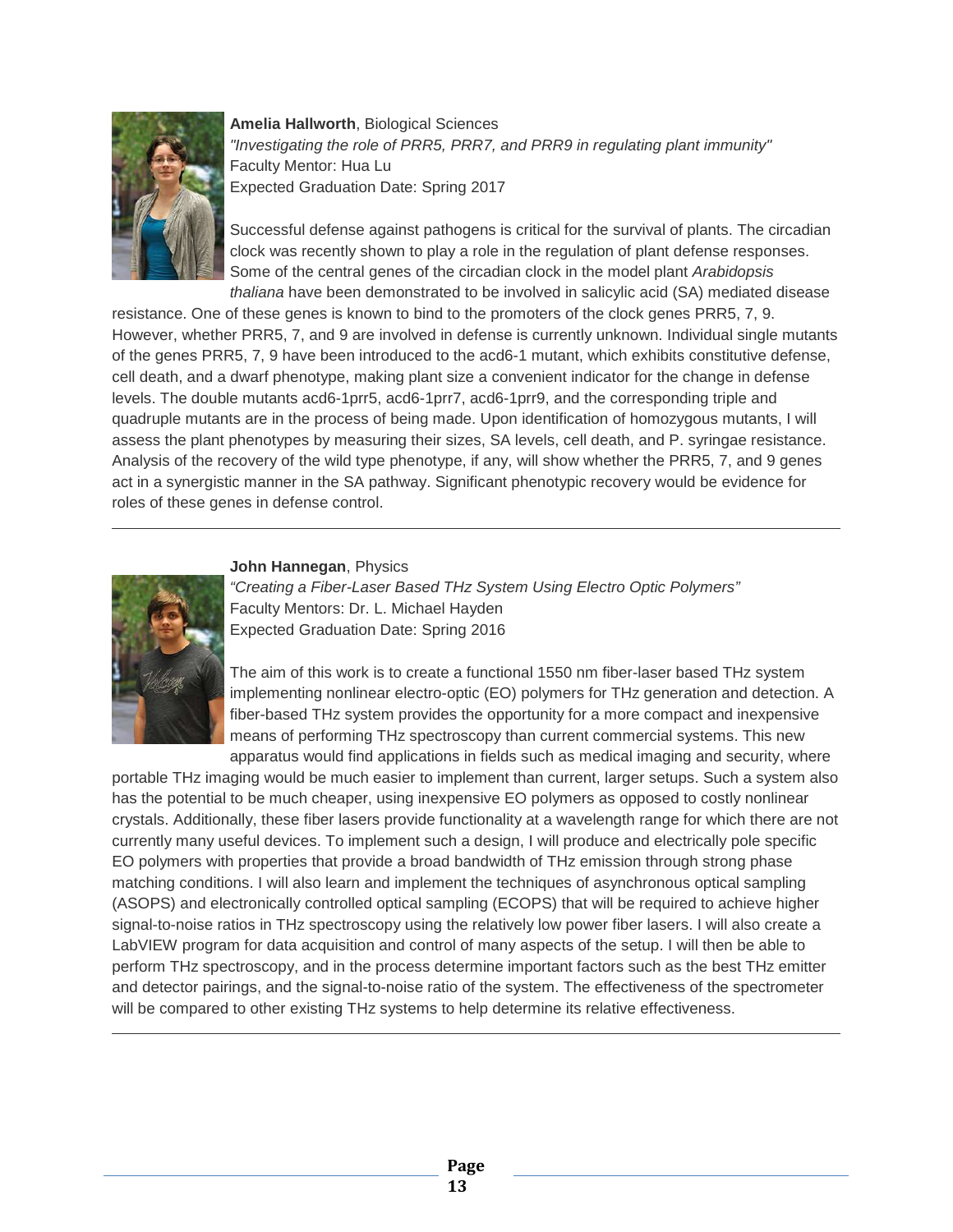

**Robyn Jasper**, Biological Sciences *"Development of a CRISPR/Cas9 Genome Editing System for Green Algae"* Faculty Mentor: Stephen Miller Expected Graduation Date: Spring 2017

Genome editing is used to test a gene's function through targeted mutations. The Cas9/CRISPR system is a new genome editing system is simpler than previously developed systems and allows for very specific mutations. This high specificity is due to the fact that CRISPR-associated (Cas) endonucleases bind to DNA via associated guide

RNAs that permit precise targeting through base pairing. Cas endonucleases can delete or add bases to the genome, which allows for not only knockouts to determine mutant phenotypes, but also for tagging genes with reporters. However, a Cas9/CRISPR system has not been adapted for use with green algae, such as multicellular *Volvox* and unicellular *Chlorella. Volvox* is an important model organism for investigating evolution of multicellularity, and *Chlorella* is an important production organism in biotechnology applications. In this project I will be adapting an existing Cas9 vector for use in *Volvox*by using species-specific regulatory sequences, I will first target a test gene and analyze transformants for the known mutant phenotype for that test gene. If this new Cas9 vector produces successful transformants for this test target, then I will have constructed a viable genome editing tool for *Volvox*that I or others can modify to target genes suspected of being important for multicellularity. My system could also be easily adapted by others for use in *Chlorella*, to improve it as a biofuels and neutraceuticals production organism.

#### **Su Hyoung Kim**, Visual Arts



*"The Influence of the Gwangju Art Biennale on the Cultural Life of the City"* Faculty Mentor: Preminda Jacob Expected Graduation Date: Fall 2016

The Gwangju Biennale, held every two years in the city of Gwangju, South Korea, is a major exhibition of contemporary art in Asia. The Gwangju Biennale was founded in September 1995 to commemorate those who died for the Gwangju Democratization Movement of 1980s and to transform this social value into cultural arts. The research will study how the Gwangju Biennale has influenced society and space in the city of

Gwangju. My research methods will include travel to Korea to interview organizers of the Gwangju Biennale and to collect. Photo documentation from newspaper archives and from private photo collections of family and friends who live in Gwangju. I will also review literature on the subject in English and Korean. I hope this research will help me to communicate the importance of contemporary art to my peers. I am eager to discover how much the South Korean nation has changed culturally over the past twenty years; specifically how the city of Gwangju and contemporary art have been maintaining a mutually beneficial relationship.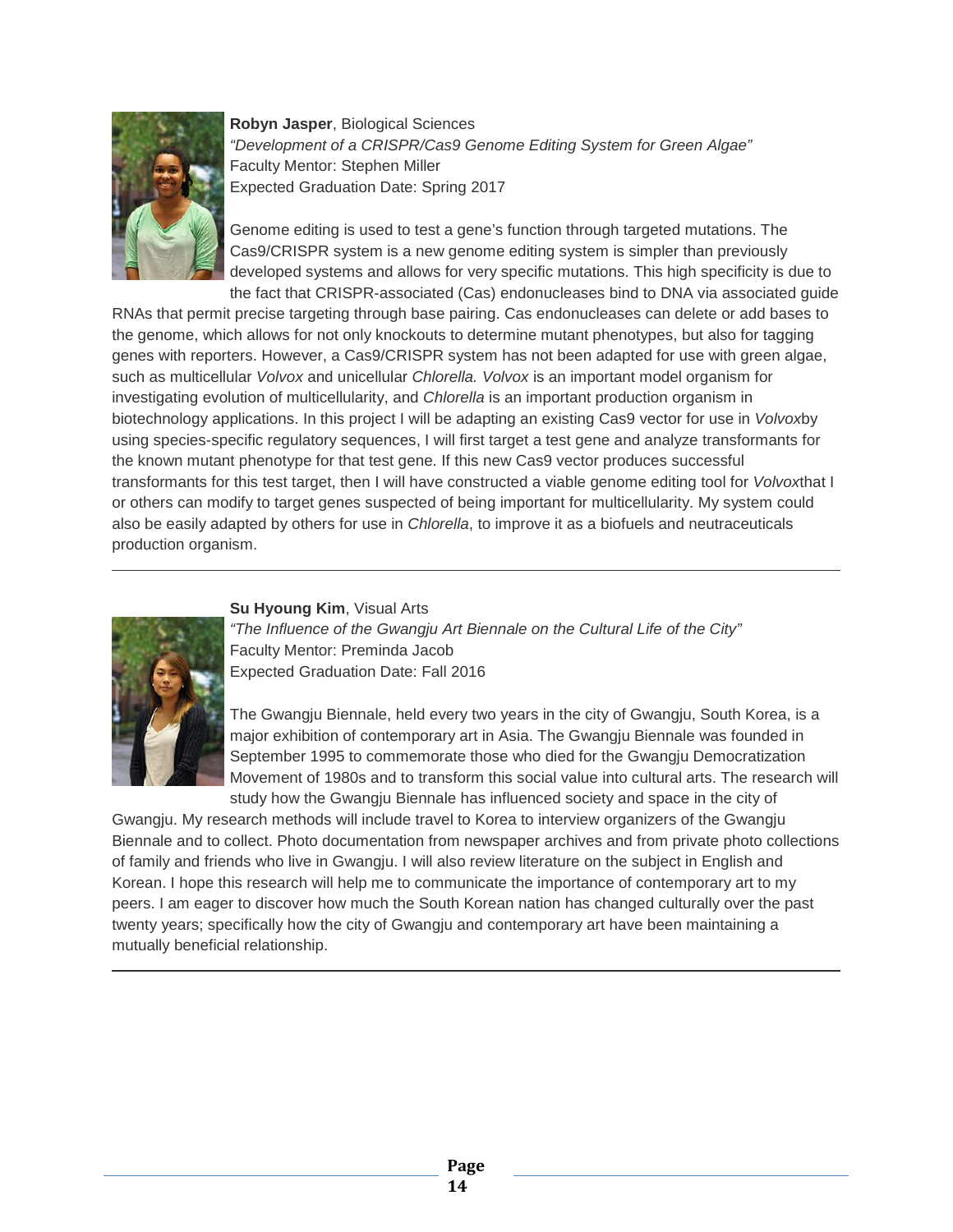

**Sekar Kulandaivel**, Computer Science and Electrical Engineering *"Detection and Mitigation of Anomalous Behavior in Embedded Automotive Networks"* Faculty Mentor: Nilanjan Banerjee Expected Graduation Date: Spring 2016

The safety and security of drivers becomes crucial to the future of the automotive industry as advanced electronics permeate an automobile's control systems. As with any system that contains electronic and wireless components, an embedded automotive network is vulnerable to malicious attacks from internal and external sources. For

example, if an external agent gains control of a parallel parking assistance system while a vehicle is in motion, then the agent may be able to sharply turn the steering wheel at high speeds and cause a severe accident. In order to combat a malicious attack on an automotive network, an algorithm to classify normal driver behavior versus behavior resulting from an infiltration by an external agent will be developed by accessing the raw communication data between the various electronic control units (ECUs) within a vehicle. The mitigation of the effects of these anomalies will include intervening with the source ECU that produces a malicious message and ensuring that the remaining systems counteract the resulting effects. The production of a deployable attachment for the on-board diagnostics port of an automobile that detects and mitigates a variety of infiltrations from external agents will serve to protect drivers from dangerous attempts to disrupt or disable the electronic systems within their vehicles.



**Margaret LaCourse**, Chemistry and Biochemistry *"Development of an Enhanced Method for Ions in Seawater"* Faculty Mentor: William LaCourse Expected Graduation Date: Spring 2017

Aquariums are an important part of modern society, providing a way to explore the wonders of the ocean, a source of entertainment, and a platform for aquatic research. The National Aquarium in Baltimore makes its own seawater with a formulation of salts designed to match the composition natural seawater and provide aquatic life with the

proper nutrients needed to grow and thrive. Assaying artificial seawater is essential for the proper maintenance of aquariums, and it is critical that ion concentrations be known with precision and accuracy. The goal of this project is to develop, optimize, and validate a robust method to determine halide ion (F-, Cl-, Br-, I-) concentrations in aquarium water. Previous efforts have resulted in an unvalidated method for determination of chloride and bromide in seawater, but the determination of fluoride and iodide is more challenging as their concentrations in seawater are relatively low, making it more difficult to detect them, and their chromatographic retention characteristics are at the extreme ends of the spectrum. I will develop and validate a single method to detect halide ions in aquarium water. The separation of the halide ions present in seawater will be performed using ion chromatography, which is a proven analytical technique. The separation will be optimized to resolve the halide series of ions in the shortest amount of time. The detection of the anions fluoride, chloride, and bromide is best achieved using conductivity detection, while the detection of iodide is best achieved using UV-Vis detection. This work will place the two detectors in series after separation by ion chromatography, so that all ions are detected in a single run. This approach should dramatically reduce the time of analysis.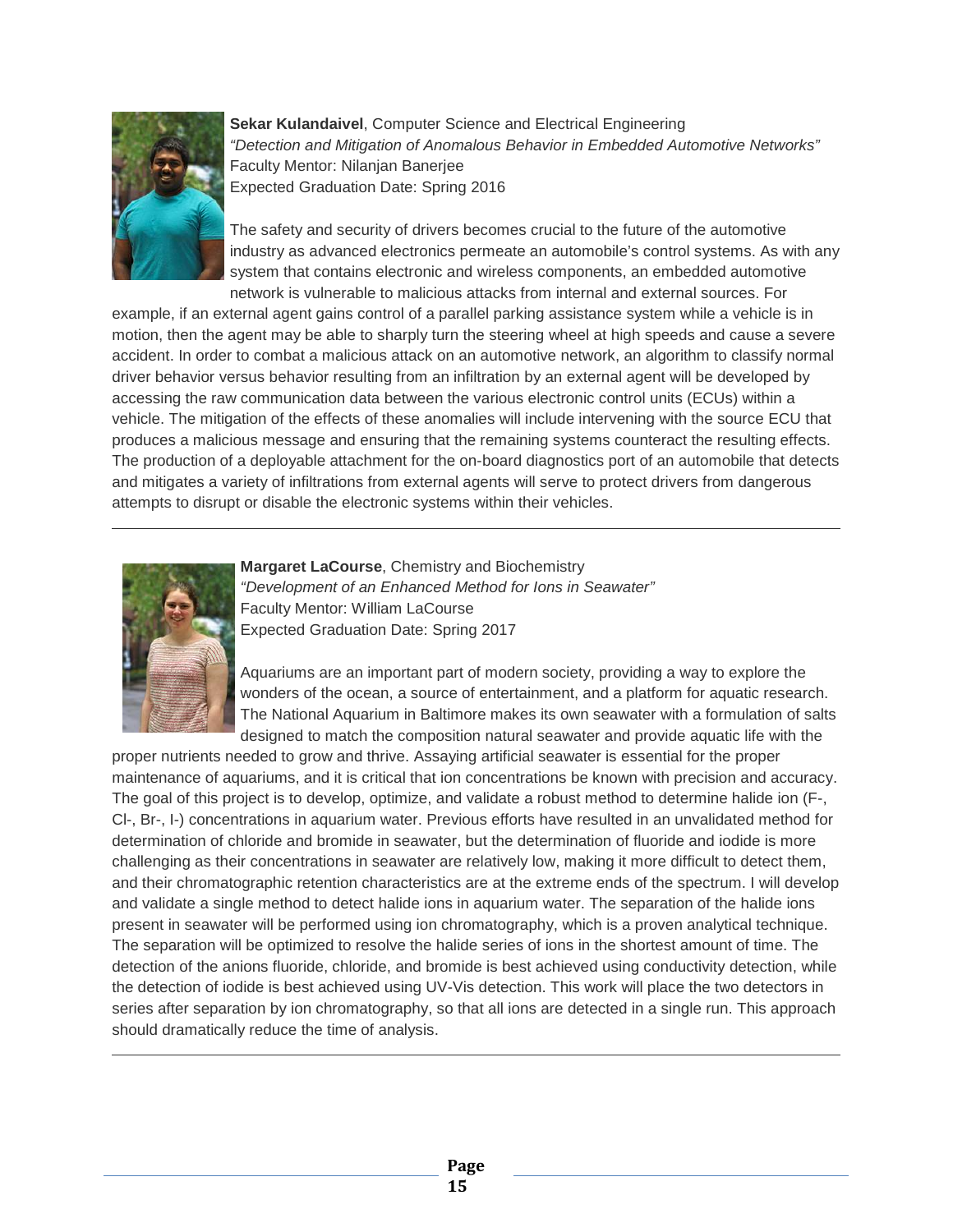

**Patrick Langan**, Mechanical Engineering *"Pneumatically Controlled Stewart Platform"* Faculty Mentor: Lynn Sparling Expected Graduation Date: Fall 2015

Stewart platforms (hexapods) are six degree of freedom motion platforms. The motion platform for which this research is being conducted is pneumatically driven, controlled by a Beaglebone Black microcomputer, and is currently capable of positioning a 200-pound load. Further development is required in order to obtain accurate high-speed positioning.

Pneumatics are rarely used for accurate position control in systems with high forces in part due to the compressibility of air, which results in a great deal of added complexity to the control program. For accurate linear positioning, hydraulics and motor driven screws are most commonly used. Unlike pneumatics, these methods of control can set exact positions simply based on flow rates or turns of a motor. To position a pneumatic cylinder in a reasonably accurate manner there are additional complexities which must be accounted for. These complexities include air compression caused by external forces and the acceleration of the load, as well as the behavior of friction between the piston seal and lubricated cylinder wall. In addition, stiffness of positioning throughout motion must be maintained by maximizing pressure in both cylinder chambers. Pneumatics are being used for the control of this Stewart platform despite the increased complexity because, for the speeds required (~0.5m/s), hydraulics and mechanical actuators are prohibitively expensive. In addition to finding a model for the pneumatic cylinder's behavior, a closed loop positioning system will be required. The closed loop control will use a Kalman filter with the cylinder position model along with platform position measurements from an assortment of sensors in order to obtain an ideal set of pneumatic valve settings for a desired platform motion.



**Justine Lottermoser**, Biochemistry and Molecular Biology *"The First Electrochemical, Aptamer-Based Sensor on a Carbon Surface"* Faculty Mentor: Ryan J. White Expected Graduation Date: Spring 2016

The most common hereditary mental developmental disorder, Fragile X Syndrome (FXS), is one of the few known genetic causes of autism. A recent study suggests FXS neurons can be rescued by interactions with healthy astrocytes, integral cells in the central nervous system, thus opening a potential new therapeutic strategy. Unfortunately, little is known about astrocyte-neuron interactions as there are no proper

tools available to gain further insight. Adenosine triphosphate (ATP) is a molecular messenger utilized by astrocytes and is thus presumably an integral component in astrocyte-neuron interactions. Consequently, gaining information about the mechanism and spatial location of ATP release will advance our understanding of the role of astrocytes in FXS and autism. Our project is aimed at developing a tool capable of single-cell monitoring by fabricating an electrochemical, aptamer-based biosensor on carbon fibers. Aptamers are short DNA or RNA sequences selective for target analytes and translate binding into an electric signal. Carbon fiber represents a material suitable for single cell and in vivo analyses. Additionally, it has favorable electrochemical characteristics enabling high signal-to-noise measurements not achievable with current sensors. As such, we are developing a strategy for covalently linking aptamers to carbon electrode surfaces.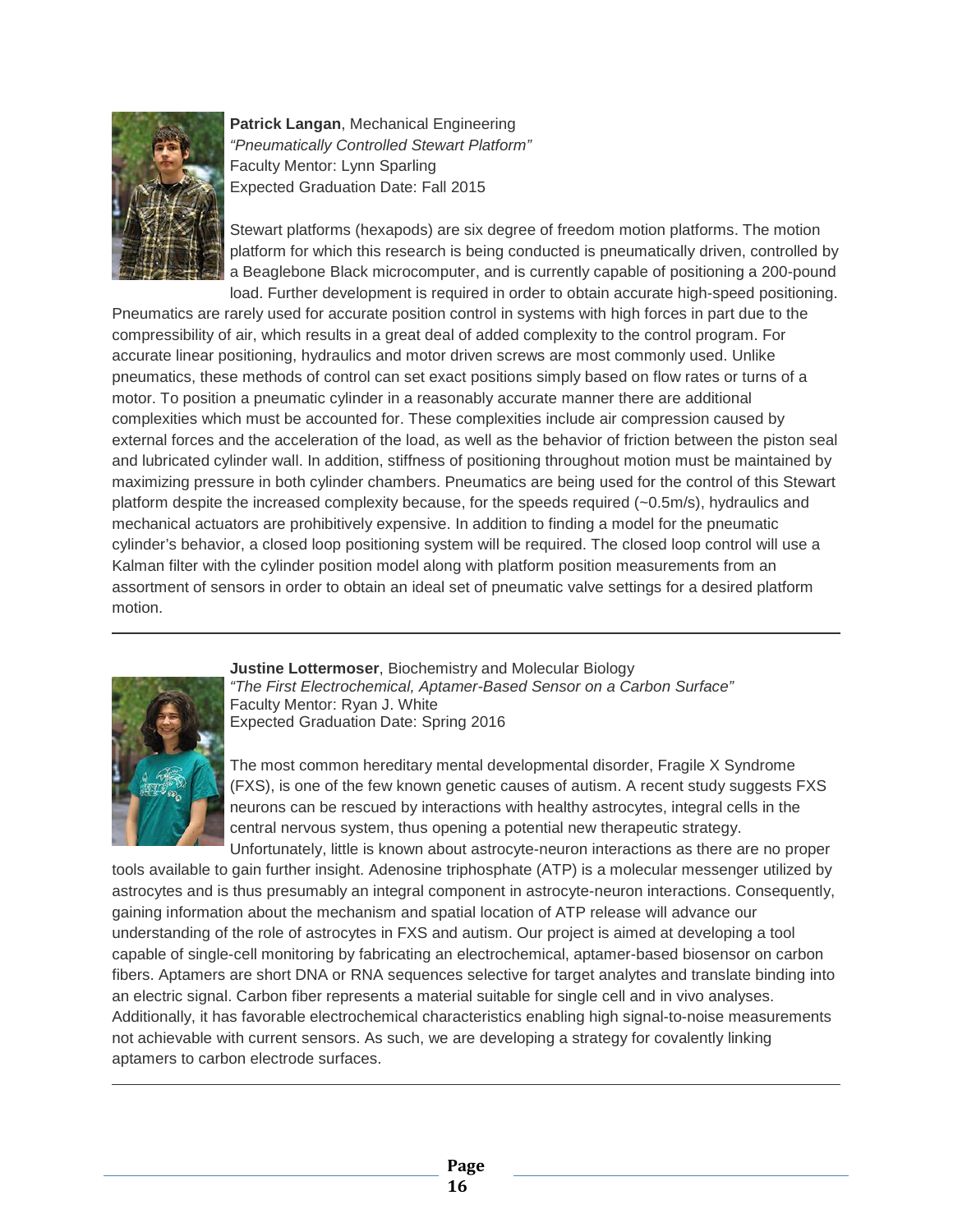

**James Loy**, Physics *"Charge Transfer from Single Semiconductor Nanocrystals to Single Molecules"* Faculty Mentor: Matthew Pelton Expected Graduation Date: Spring 2016

Semiconductor nanoparticles are tiny crystals whose sizes are comparable to the quantum-mechanical wavelengths of electrons inside the material. Incident light can excite electrons within these particles to higher energies, and these high-energy electrons can then be transferred out from the particles in order to produce an electrical

current or drive a chemical reaction. Understanding the fundamental process of charge transfer on nanoparticle scales will benefit research into converting sunlight into practical forms of energy. This project will study a model system of this charge transfer process to understand its dynamics. Organic molecules will be adsorbed onto the surface of the nanoparticles so that electrons can transfer from the nanoparticles to the molecules. The coupled nanoparticle-molecule systems will be analyzed to determine if the quantity of surface molecules yields a predictable effect on the rate of charge transfer. As electrons are transferred into the organic molecules, fewer electrons remain to decay to a lower energy state in the crystal and emit their energy as photons. The photon emission rate can then be related to the charge transfer rate. While this has been performed for collections of many nanoparticles, this project will rely on a microscopy unit specially built to handle individual nanoparticle optical analysis. This will remove the variations among nanoparticle-molecule assemblies that are inevitable in ensemble measurements, making it possible to determine quantitatively how the characteristics of the particles are related to the charge-transfer dynamics.



**Sheung Lu, Computer Science and Electrical Engineering** "*Gesture of Recognition for Patients of Limited Mobility*" Faculty Mentor: Dr. Nilanjan Banerjee Expected Graduation Date: Spring 2016

Quadriplegia is paralysis in humans that results in partial or total loss of use of limbs and torso. This is caused by either illness or injury that damages the brain or the spinal cord at a high position (C1 – C7 vertebrae). Many quadriplegics cannot move their lower body and some have lost all functions in their arms. This project will focus mainly on individuals who have C5 through C7 injuries, where patients are able to move their arms

but have paralysis in their hands. Most patients cannot fully extend their arms and have minimal movement in their wrists. Many cannot use and control objects around them, from simple light switches to using a keyboard, patients need assistance to perform simple human tasks. My aim is to provide an easyto-use interface that will make these tasks simple to do. Capacitive sensors already exist today on many of our smartphones and touchscreen displays. I will replicate this in a wearable device using textile materials. Conductive thread will be embroidered into capacitive patches that will sense the presence and movement of an arm. A microcontroller will then detect the movement and translate it into gestures that a computer can recognize to perform a task. A patient would use move his arm in a triangle motion to type the letter 'A' for example or in a circular fashion to turn up the TV volume. These patients with limited mobility will once again be able to control their environment.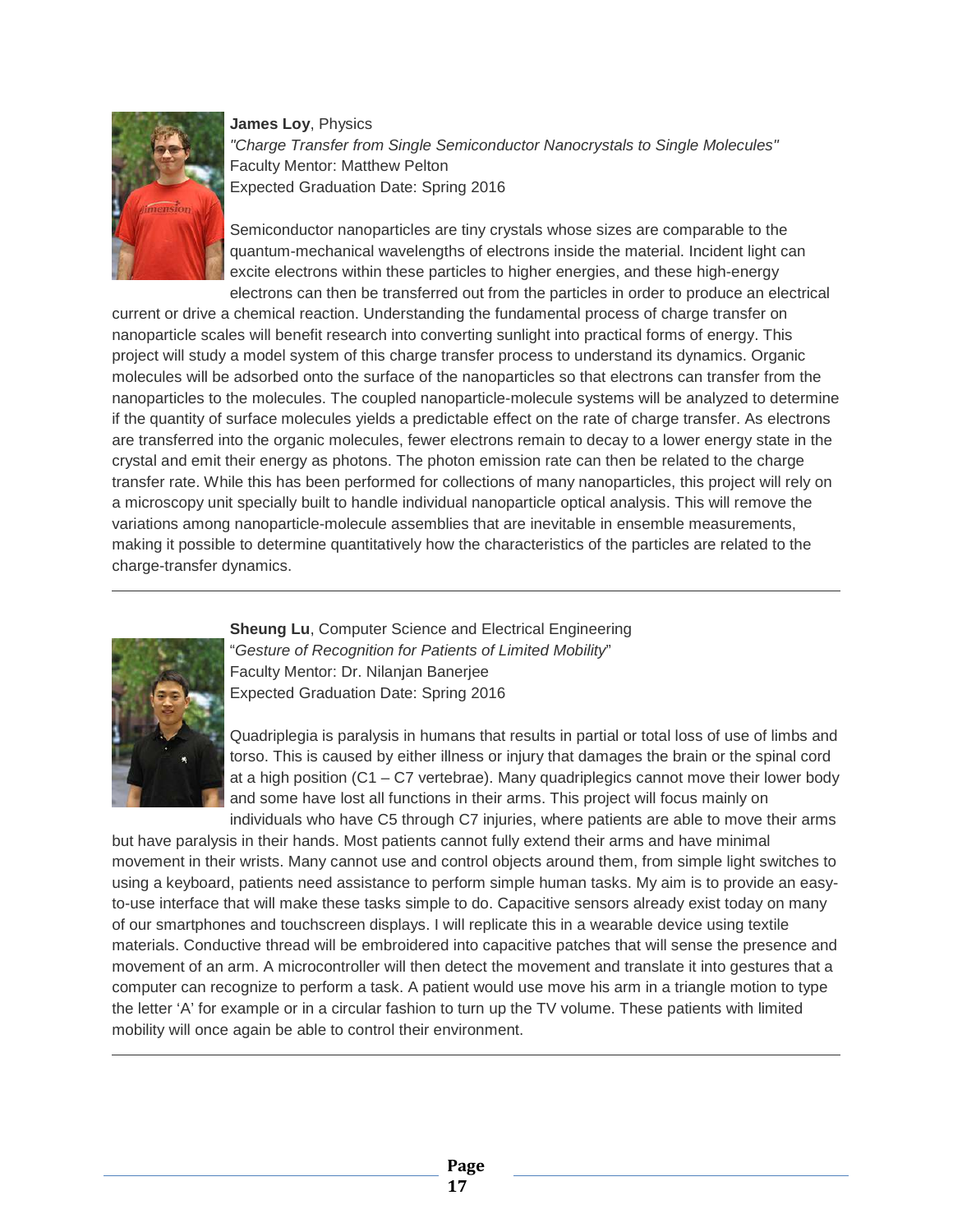

**Jonathan Luckin**, Physics *"Understanding the Mysterious Energy Content of the Lobes of Radio Galaxies through Numerical Simulations"* Faculty Mentor: Markos Georganopoulos Expected Graduation Date: Spring 2017

The energy content of the radio lobes of powerful radio galaxies is an important unknown in the study of the effects of the radio lobes on galaxy and galaxy cluster evolution. Astronomers usually assume that the magnetic field and relativistic electrons in the lobes are in energy equipartition, a reasonable assumption because that

configuration is most economical and minimizes energy in the radio lobe for a given level of observed radio emission. However, there is no physical argument or observational test in order to support or refute this assumption. In order to understand the energy distribution, we will first calculate the synchrotron spectrum of a model source with a given lobe energy content and a ratio of the electron to magnetic field density. Then, assuming a range of physically plausible distributions of the lobe energy content and electron to magnetic field density ratios we will use Monte-Carlo techniques to produce simulated radio galaxies. Using the calculation and the simulated galaxies, we will produce synthetic samples of radio galaxies that can be detected from a radio survey of a given sensitivity in order to evaluate how close the detected radio galaxies will be to energy equipartition.



**Gaurav Luthria**, Biochemistry and Molecular Biology *"Developing Algorithms for Structure Elucidation of Biomolecules"* Faculty Mentor: Dr. Michael Summers Expected Graduation Date: Spring 2016

Ribonucleic acids (RNA) play a vital role in virtually all cellular processes and understanding the structure of RNA is important in investigating both gene expression and cellular functions. We are investigating approaches for RNA structure determination using modern energy optimizers such as Covariance Matrix – Adaptation Evolution Strategy (CM-AES) in conjunction with gradient-based minimization and molecular

dynamics simulations. The goal is to develop an algorithm to efficiently and accurately compute stable RNA configurations. This approach utilizes a coarse-grain model, previously determined properties of RNA structures including pseudo rotation phase angles and planar base structure, and torsion angle probabilities from other known and previously elucidated RNA structures. We use multiple energy minimization methods to compute stable configurations of RNA. In the present study, we have used NMR data to determine torsion angle and atom distance constraints used by these optimizers. Derived structures and minimized energies for particular RNA molecules are compared to the previously determined structures by another remodeling software. The superimposition of our derived RNA structures to the known structure showed nearly identical resemblance in configuration. We are currently trying to elucidate structures of other biomolecules particularly protein and DNA.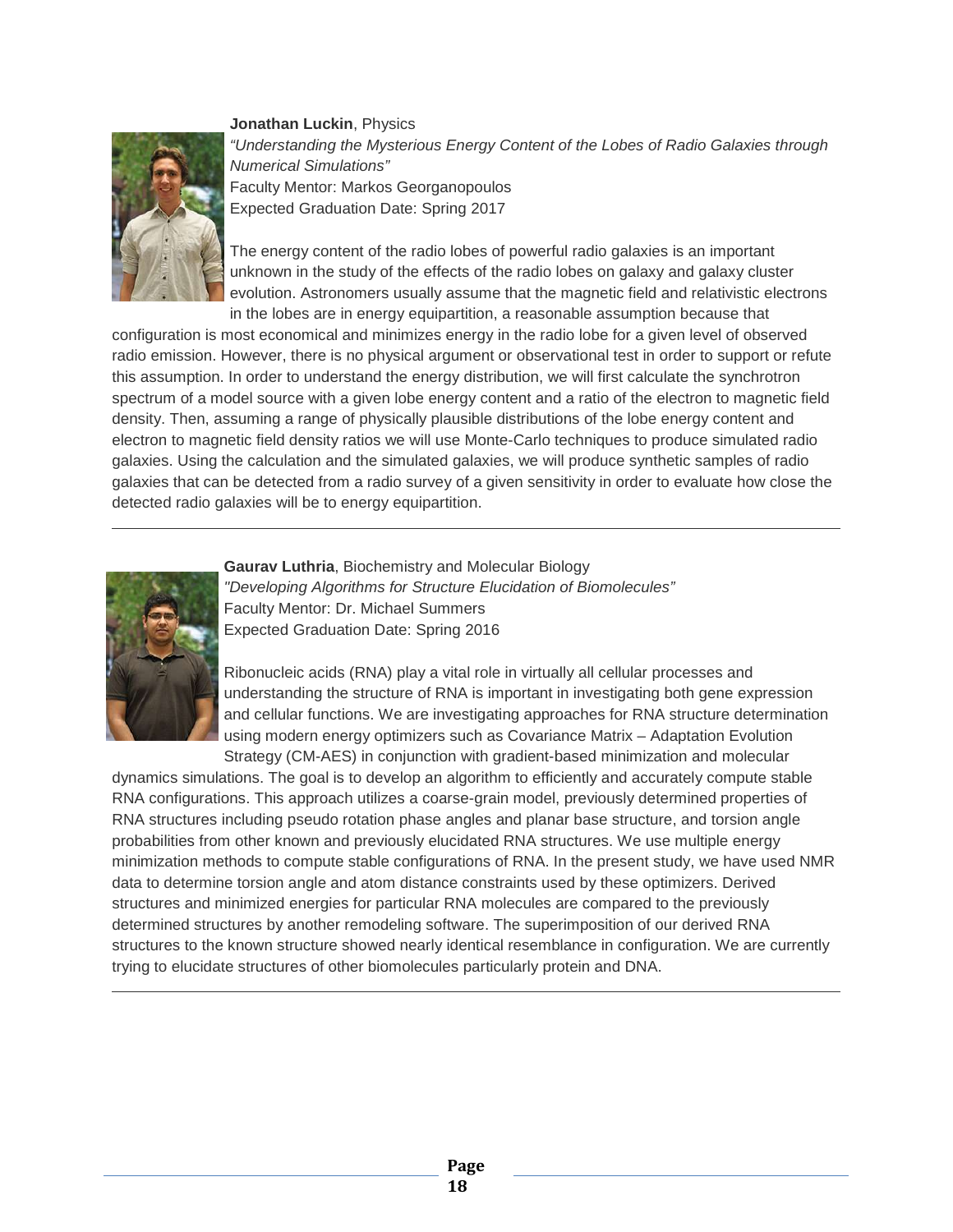

**Caitlyn Maczka**, Biological Science *"Characterization of an Embryonic Skin Enhancer Element from the* C. elegans pax-3 *Gene"* Faculty Mentor: David Eisenmann Expected Graduation Date: Spring 2016

A major topic in developmental biology is the question of how genes get turned on and off. Normal development requires correct cell fate adoption, which is controlled via differential gene expression. In the invertebrate model system *C. elegans*, it has been

shown that gene *pax-3* is expressed in skin cells of the developing embryo. We hypothesize that*pax-3* is involved with the proper choice of cell fate by these skin cells during early worm development. The goal of this research is to identify the smallest possible DNA fragment that is both necessary and sufficient for expression of *pax-3*. PCR cloning and Gibson reactions will be used to make several *pax-3* reporter constructs in a way that they can be stably integrated into the nematode's genome. Pieces of the *pax-3* promoter region will be placed upstream of the GFP coding sequence. The DNA will be injected into *C. elegans* to make a transgenic strain, and then progeny will be analyzed for expression of the GFP reporter gene. Observation of GFP expression indicates that the region of DNA used contains binding sites for transcription factors involved in *pax-3* expression. After the smallest necessary and sufficient DNA fragment is identified, further studies will then find the specific transcription factors that bind to this DNA sequence (which regulates the *pax-3* gene). This knowledge will help to extend our understanding of how nematode skin cells adopt their specific cell fates during normal development.

#### **Ahsan Mahmood**, Physics

*"Computational Analysis of Optical Properties of Quantum Dots Coupled With Nano-sized Metal Particles"* Faculty Mentor: Matthew Pelton

Expected Graduation Date: Fall 2016

A thorough understanding of the optical properties of coupled systems of metal nanocrystals and quantum dots is essential in developing applications based on these structures. For instance, assemblies of metal nanocrystals and quantum dots can be

designed such that the coupled system normally transmits light, but no longer transmits when excited by a short laser pulse. In effect, the structure acts as an all-optical switch with low energy input, potentially enabling them to be used to process information with lower power requirements than current microelectronics. This optical behavior cannot be explained by the mere concatenation of those of the individual parts and, therefore, requires rigorous electrodynamic simulations, which are the subject of the project. Initially, I will reproduce published results, investigating different software packages, and finetuning the parameters involved in the calculations (space-time grid resolution for instance) in order to establish the reliability of the results. Once suitable parameters are found and a suitable code is established, I will extend the calculations to cover assemblies of nanocrystals with different compositions, shapes, arrangements, etc.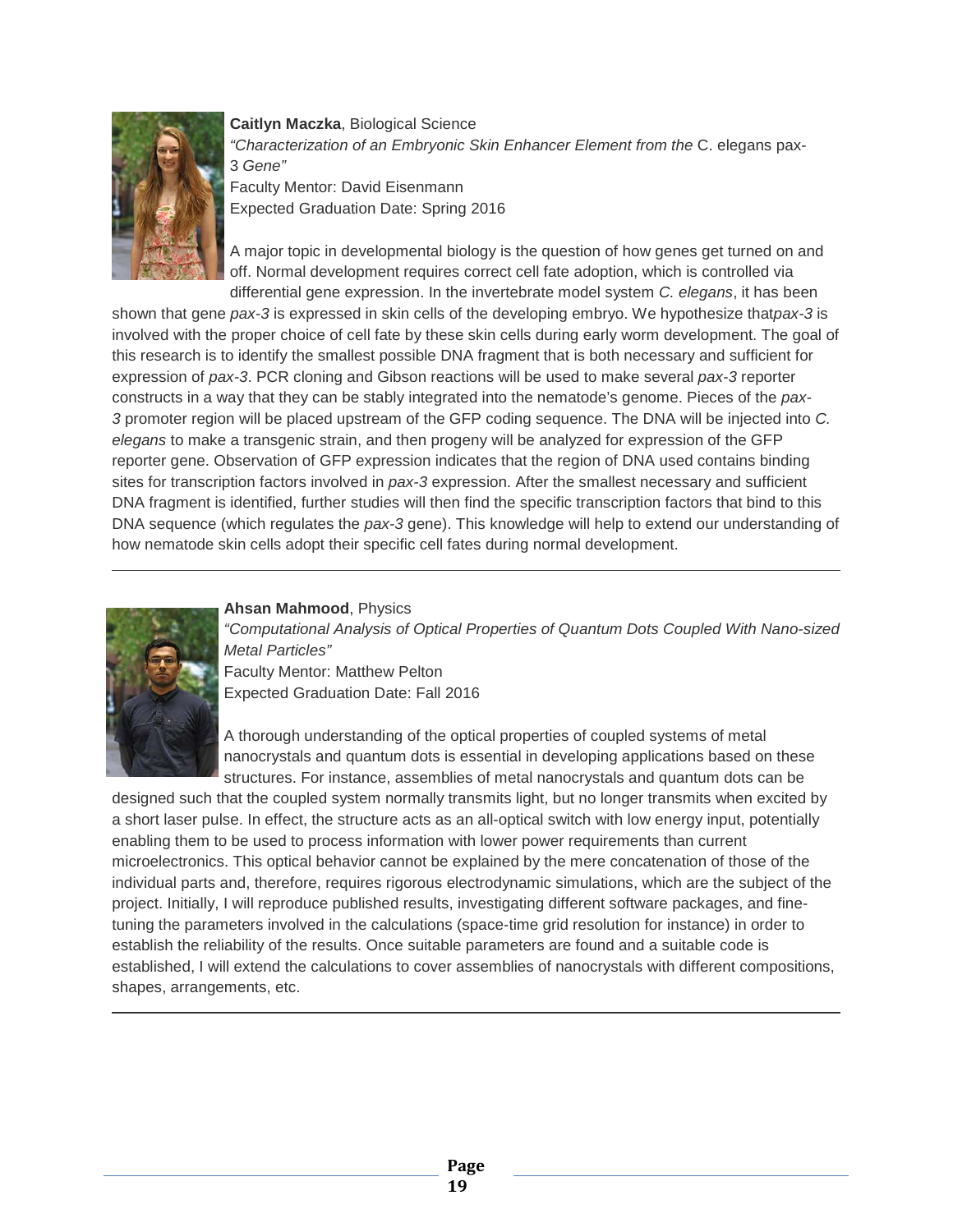#### **Brian McMullen**, English



*"The Cultural Connection of Antiquity and Modernity: A Photographic Study"* Faculty Mentor: Timothy Phin Expected Graduation Date: Spring 2016

This project will assemble a collection of photographs that explores the relevance, commodification, co-optation, and preservation of ancient sites and structures in Italy and Greece. I seek to capture the lives of ancient places in their modern settings, and to assess how contemporary culture has or has not integrated antiquity. I want to trace not

only the obvious connections between modern societies and their ancient forebears, but also to visually examine how modern societies consume and curate their own pasts. What does the past do for modern Greeks living in Athens? How do modern and ancient cities occupy the same landscape? How do they share a common space? How does the presentation and preservation of antiquity differ between a site like Pompeii, and a continuously inhabited one like Rome? Why is the Colosseum not referred to as the Flavian Amphitheatre? Using photography, both personal and archival, in addition to ancient and modern texts concerning these sites, I aim to assess the cultural evolution of these locations. The final product will be a collection of photographs each paired with a brief essay exploring these issues and assessing the cultural values associated with these sites.



#### **Mariana de Matos Medeiros**, Psychology

*"Marital Adjustment among Parents of Children with Food Allergies"* Faculty Mentor: Dr. Lynnda Dahlquist, PhD Expected Graduation Date: Spring 2016

The marital relationship is often considered to be the cornerstone structural component of the nuclear family. This study aims to determine whether a food allergy diagnosis in children affects marital relationships by comparing the marital adjustment of parents of healthy children versus parents of children with food allergy. Specifically, this study will examine a pre-collected sample of 60 preschoolers, ages three to five, who have a food

allergy diagnosis and a sample of 60 healthy children. Marital adjustment will be measured through examining scored on the Dyadic Adjustment Scale, which use marital cohesion, consensus, satisfaction, and affectionate expression as instruments to determine degree of marital adjustment. Shedding light on marital adjustment among parents of children with food allergy can ultimately help pediatricians identify whether this new milestone in the parents' lives is one that causes major strain in the couple's relationship, thereby advising couples to be vigilant and seek help as a preventative measure. Moreover, with a cohesive marital relationship parents are better able to provide the support the child needs in order to cope.



**Joshua Mele**, Chemical, Biochemical, and Environmental Engineering *"Quantification of Carbon Emissions in the Baltimore Area"* Faculty Mentor: Christopher Hennigan Expected Graduation Date: Spring 2016

The focus of this research is to quantify the contribution of diesel and gasoline emissions to aerosol levels in the greater Baltimore metropolitan area. Aerosols are fine particles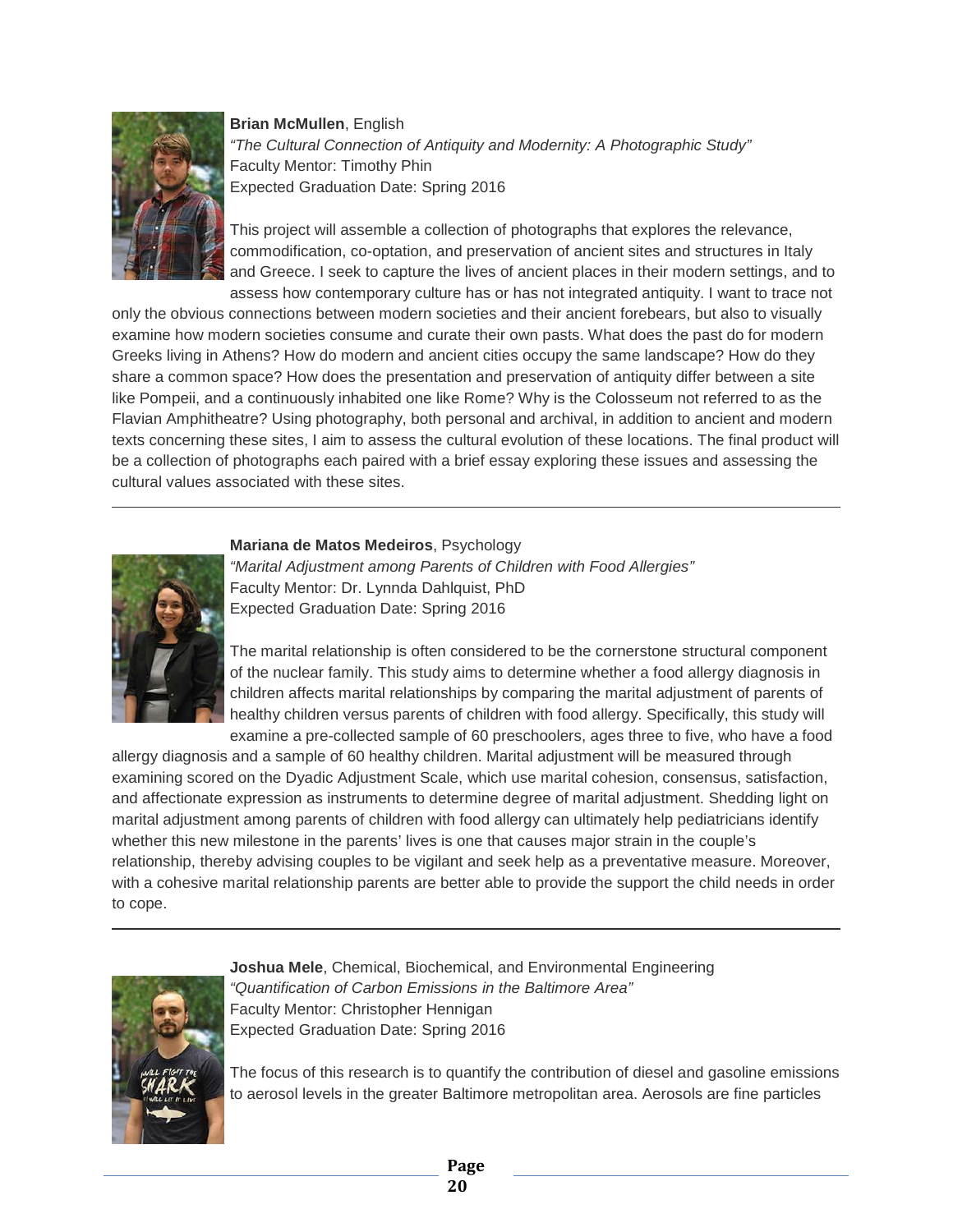present in the atmosphere; this research will focus on elemental and organic carbon aerosols. These aerosols can have negative effects on both human health and the environment. Heart and lung diseases have been linked to aerosol exposures, along with decreased visibility and the modification of the Earth's climate due to the reflection and absorption of solar radiation by these particles. Aerosols also provide sites for chemical reactions to occur that can deplete stratospheric ozone. Carbon aerosols will be measured using a Sunset Laboratory Inc. Semi-Continuous OC-EC Field Analyzer. This instrument analyzes atmospheric samples to determine highly time-resolved organic and elemental carbon aerosol levels every 45 minutes. This data will be used in conjunction with carbon monoxide concentrations and traffic flow in Baltimore to determine the fraction of organic and elemental carbon contributed by diesel and gasoline emissions. By quantifying these aerosols and characterizing their sources, new policies can be developed to reduce their atmospheric levels and their associated effects, creating a cleaner and safer environment.

### **Nneka Opara**, Psychology



*"Ethnic Differences in Perceived Parental Psychological Control and Depressive Symptoms during Emerging Adulthood"* Mentor: Charissa Cheah Expected Graduation Date: Spring 2016

Individuals between 18 and 25 years of age encounter new challenges during this period of emerging adulthood. The role of the parent evolves during this developmental period, along with controlling practices that parents may use. Parental psychological control includes practices that induce child compliance through psychological and emotional

manipulation, which undermines children's autonomy development. Such practices are associated with negative psychosocial outcomes among emerging adults in Europe, but have not been examined among U.S. ethnic groups. This research aims to: (1) compare African American, Asian American and European American emerging adults on their perceptions of their parents' level of engagement in two forms of psychological control, dependency-oriented (forced dependence upon the parent), and achievementoriented (guilt-induced motivation for achievement); (2) examine the relations between perceived parental psychological control and emerging adults' depressive symptoms; and (3) compare these associations between the three ethnic groups.

#### **Jane Pan**, Mathematics and Statistics



*"Mathematical Modeling of Cancer using ODEs and Stochastic Processes"* Mentor: Dr. Hye-won Kang Expected Graduation Date: Spring 2016

Performing tangible experiments concerning cancer can easily become expensive in terms of necessary equipment and the number of trials that accumulate in attempts of gathering more data. The purpose of this work is to determine the significance of stochastic noises in simple cancer models by varying the network topology and the parameters of interest. Using biological literature, we wish to create a model that we can

simulate and compare with experimental results. The utilization of ordinary differential equations (ODEs) becomes necessary to describe the chemical reaction networks. Performing simulations based on these models on numerical computing environments such as MATLAB tests our approaches and methods in an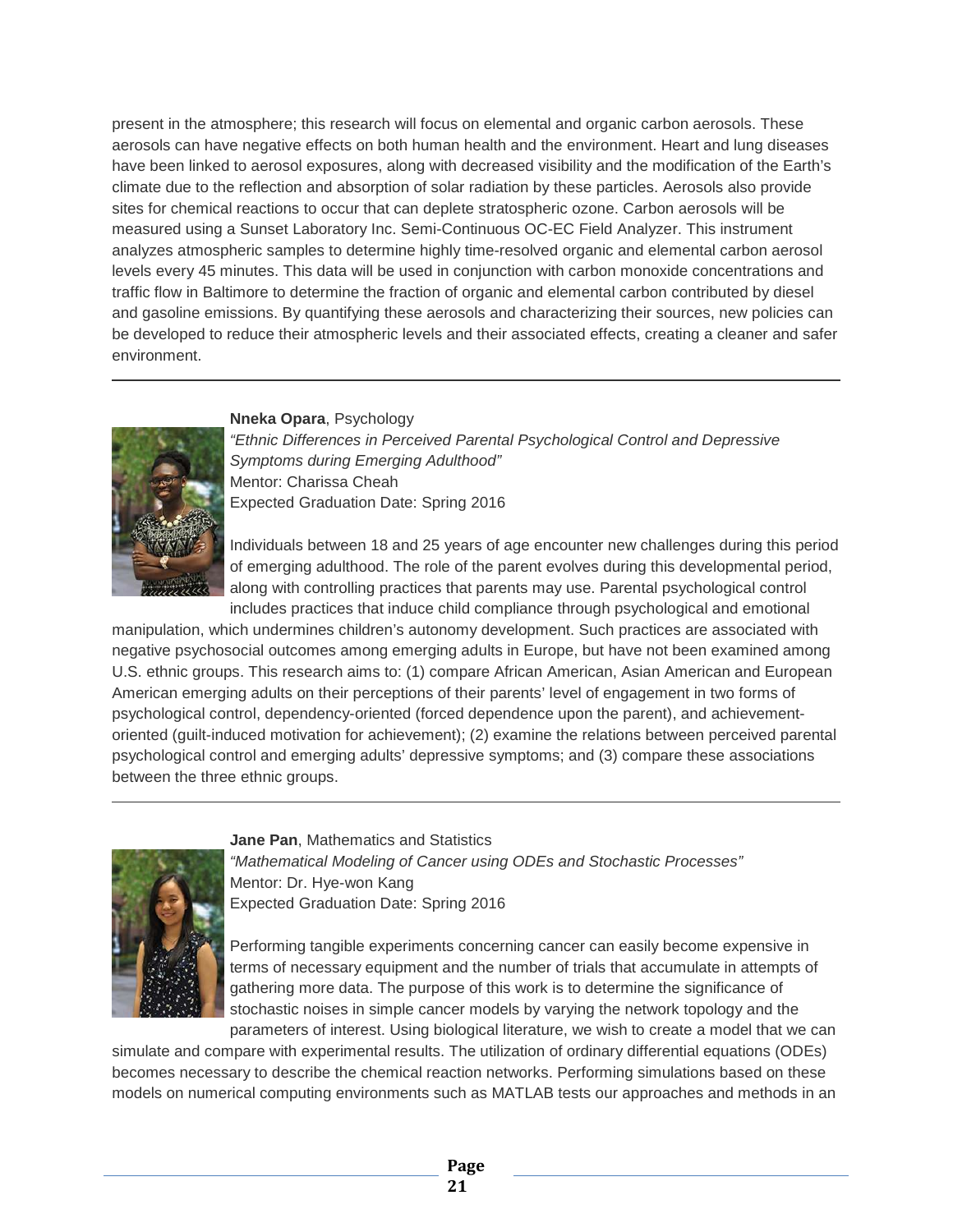efficient way while reducing error, allowing us to take immediate action for adjusting our existing model. We hope that implementing a wide range of trials will allow us to identify existing correlations between noise variations and its effects on signaling pathways, for doing so could provide scientists with a probable plan to undertake with their lab experiments, saving valuable resources and time.



**Erin Patterson (left) and Brendon Thach (right)**, Visual Arts *"Bmore Than Dance: A Study in Organization Management"* Faculty Mentor: Alan Kreizenbeck Expected Graduation Date: Spring 2016

Errigh LaBoo has contributed to the underground dance movement "Shake it Off" by managing troupes and individual dancers to compete against each other in the competition he created, "The King of Baltimore." The dance form is extremely entertaining, drawing on many elements of hip-hop, vogue, krump, and tap (to name a few)

while adding the element of bracket competitions. It is also expressive, and serves as an emotional outlet for many dancers. This dance form has influenced the community that surrounds it, inspiring thousands of other dancers, who have created their own forms and styles of dance. We have heard many times how beneficial this dance competition is for the city of Baltimore. Through surveys and personal interviews, we have been told that the dance "keeps [them] out of trouble and off the streets." We have met many talented individuals who have a passion for artistic expression with no outlet to really explore it fully. We seek to create a larger organization out of LaBoo's competition series, which uses dance and art as a means to expand awareness and positivity to the community, for we believe this dance is highly beneficial in a community where the arts are not emphasized as an alternative outlet to destructive behavior. One of the main focuses of the program is to prove to the dancers that their talent is worth something and not to go give up. We have developed a team comprised of students and mentors to help with website development, public relations, communication, and marketing. These students are interested and involved in many different areas, including photography, anthropology, theater, graphic design, and computer science. Our mentors are experienced businesspeople who help us to efficiently manage and keep our team on track. Our team is responsible for promotion of the events, audience expansion, website upkeep, outreach to the community, finding sponsorships from other businesses, donations to charity through fundraising performances, and recruitment of students to join the dancers in their company. The organization will be giving back to the community that nourished it, including outreach to inner city public schools, lessons, seminars, workshops, and charitable donations.



#### **Hayley Richardson**, Mathematics and Statistics

*"Using Nuclear Introns to Assess Gene Flow Between Old and New World Common Ravens"* Faculty Mentor: Kevin Omland Expected Graduation Date: Spring 2017

The Common Raven (Corvus corax) is a bird species whose range spans across North America, Europe and Asia. Recent genetic analyses of Common Ravens indicate that this species has a very complex evolutionary history. Within the species, there exist two mitochondrial DNA lineages: the California clade (present only in the western United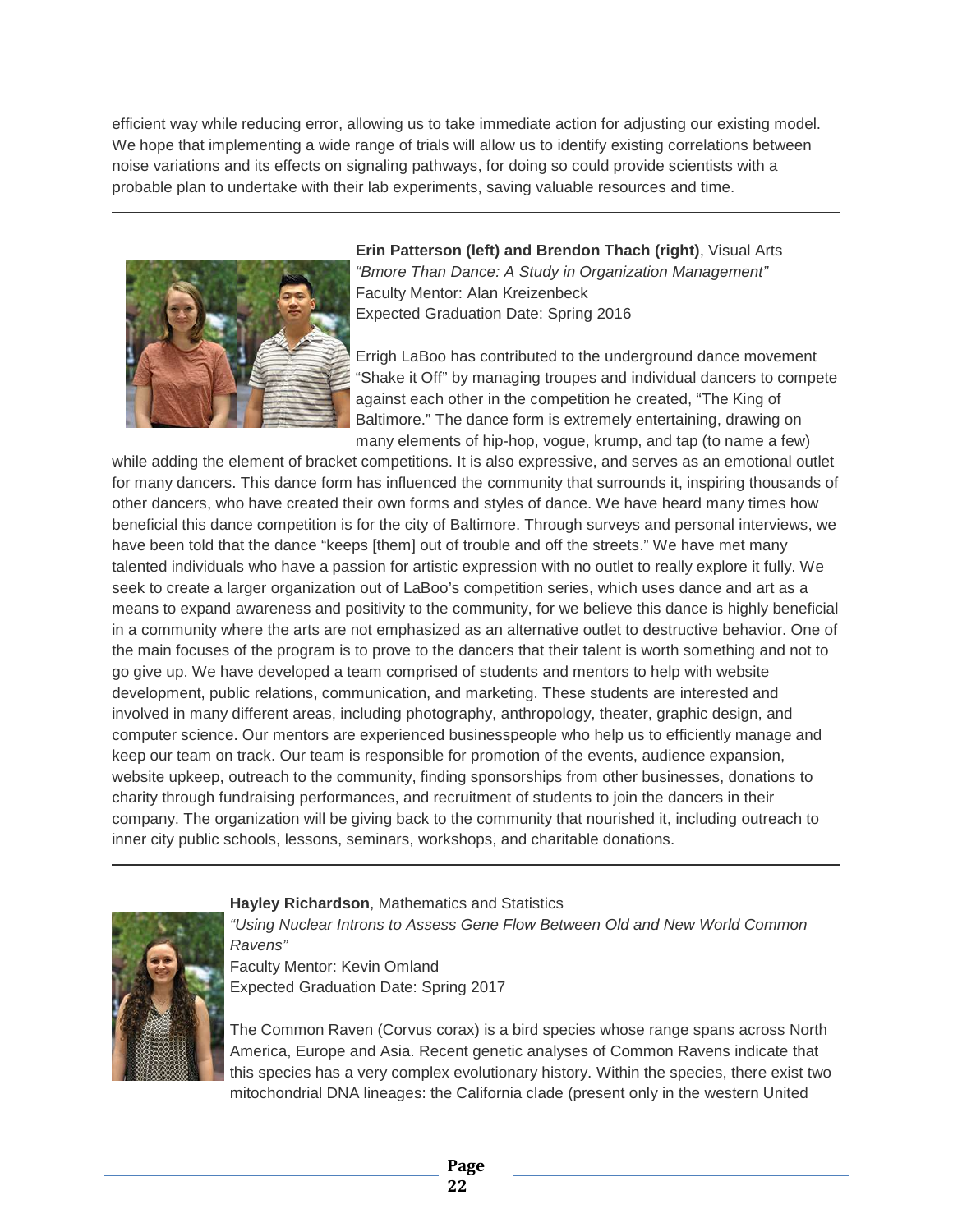States) and the Holarctic clade (which is found throughout the entire range). To better understand the evolutionary processes acting on this species, we must determine the amount of genetic intermixing between populations. Old World (Asia and Europe) and northern New World (Canada and northern United States) ravens are almost entirely Holarctic. Previous studies of gene flow between Old and New World ravens were limited to only mitochondrial DNA sequences and suggested limited gene flow between hemispheres. I will sequence about 20 New World individuals (ranging from Alaska to Maine) and 20 Old World individuals (ranging from Ireland to Russia) for seven nuclear introns. I will then use the program Isolation with Migration to estimate divergence time and amount of gene flow between the two populations. This research will shed light on the history of the Holarctic clade, which will be useful in future studies of raven evolution. Since ravens illustrate a dramatic case of speciation reversal, learning more about raven evolution will help us elucidate this process. Furthermore, interbreeding with formerly distinct lineages occurred in both raven and human history, so understanding speciation reversal in ravens could help uncover the details of human evolution.



**Nicholas Rogers**, Chemical, Biochemical and Electrical Engineering *"Characterization of Leaf Leaching into Stormwater Using EEM and PARAFAC Analysis"* Faculty Mentor: Lee Blaney Expected Graduation Date: Spring 2016

Analysis of dissolved organic matter (DOM) is significant in studying the ecosystem, especially in regard to the cycling of organic compounds and polyvalent cations. DOM can serve as a fingerprint for water sources, affect biogeochemical processes, and identify and model water quality across certain regions. However, to more accurately model these trends, the sources of DOM must be identified, as well as the rates at which

organics leach from those sources. As a result, this project seeks to use an analytical method in the form of fluorescence excitation-emission matrices (EEMs) to characterize DOM and to model the leaching rate of organics from leaf litter into water. Specifically, the leaching of organic matter will be characterized from nine species of leaf litter samples collected from the Baltimore city region. The data obtained from these experiments will be analyzed using mathematical tools such as regional integration and parallel factor analysis (PARAFAC). Overall, this study will provide insight into the composition of urban stormwater runoff as a source of carbon into the Chesapeake Bay.



**Brent Runge**, Biochemistry and Molecular Biology

*"Benzoxazole-Based Metal Chelators as Novel Inhibitors of Hepatitis C"* Faculty Mentor: Dr. Paul Smith Expected Graduation Date: Spring 2016

Hepatitis C virus (HCV) currently infects approximately 150 Million people worldwide and causes 500,000 deaths per year. As such, it is clear the current standard of care needs to be improved. Sovaldi represents progress in treatment of HCV, but has only been approved for combination therapy due to viral resistance. Combination therapy is the traditional method of preventing viral resistance, but requires expensive treatment,

longer patient care, and complications due to multiple drug interactions. Our lab has identified three viral proteins (NS2, NS3, and NS5A) required for HCV replication that contain or share a structural zinc ion to maintain their function. Our lead compound has a high affinity for Zn2+, thus it is hypothesized inhibition results from the chelation of these key structural zinc ions. The specific goal of my research is to improve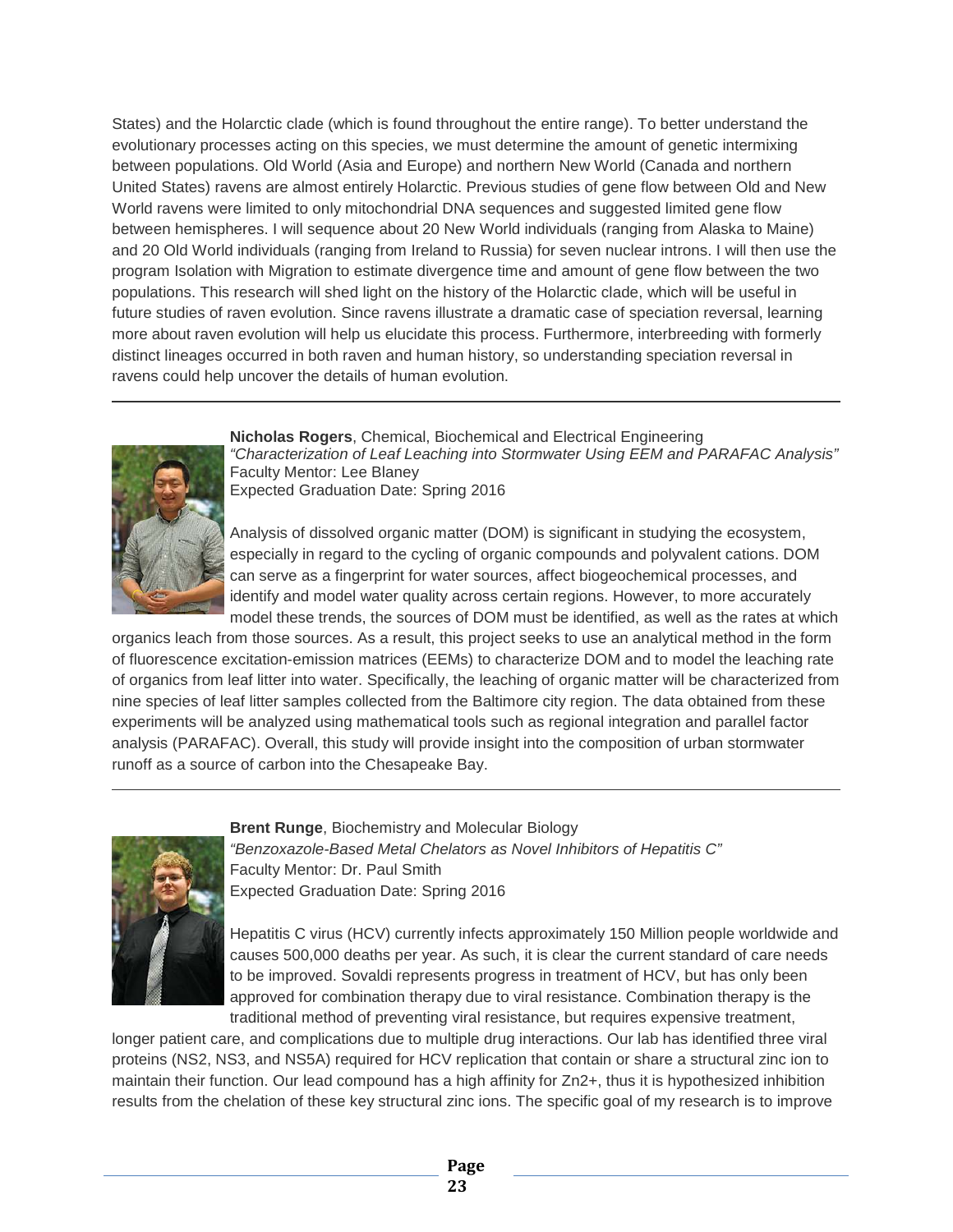the viral potency of our lead compound by synthesizing a series of analogs with a diamine of varying length. With the additional diamine as a Lewis base group we expect to see an increased affinity for zinc and, thus, increased HCV inhibitory activity.



#### **Amirreza Saharkhiz**, Mechanical Engineering

*"Evaluating Accuracy of the Algorithm Used in Thermometers to Predict the Core Body Temperature Based on the First Few Seconds of Temperature Measurements"* Faculty Mentor: Liang Zhu Expected Graduation Date: Spring 2016

Technology has been advanced to produce widely available non- or minimally-invasive home use digital thermometers that predict body core temperature. It is stated that those thermometers use an algorithm that incorporates temperature compensations or a

predictive formula to project or estimate the thermal equilibrium temperature of the body based on temperatures measured only during the initial several seconds. The main objective of this study is to verify whether a simple exponential function can be used to predict the thermal equilibrium temperature at two measuring sites. Information collected can be used to evaluate how the temperature environment changes after placing a temperature sensor at a measurement site, and whether the temperature data measured in the first few seconds are sufficient to predict the equilibrium body temperature. I recruited 20 healthy human volunteers (10 males and 10 females, 20-30 years old) to record the temperature rising curve. Based on the data gathered, I will propose to use a function consisting of a summation of two exponential functions with different time constants. If the contribution of the second exponential function is not negligible, the accuracy of using a single exponential function to predict its equilibrium temperature will be questionable. I also will use statistical analyses (student t test) to determine whether a difference of mean values between two groups (male vs. female, oral vs. axillary, and left vs. right side) are statistically different, defined as the p-value less than 0.05.



**Lena Shalaby**, Mechanical Engineering *"Portable Electromagnetic Generator for Charging Mobile Electronics"* Faculty Mentor: Soobum Lee Expected Graduation Date: Spring 2017

This research will study the ways of powering a mobile electronics (e.g., cellular phone) by harvesting the energy created from a rolling suitcase wheel. The rotational kinetic energy, created by the wheels, can be converted to electrical energy and generate power. Electromagnetism will be considered as a possible energy conversion principle in this research. This principle is observed when there is a fluctuation of magnetic flux

density that can be generated from changing the distance between a magnet and coil. The change in magnetic flux density creates an electromagnetic voltage, thus generating an electric current. The magnetic flux change can be easily implemented in a rolling wheel mechanism. This research will investigate various conceptual designs to figure out the most efficient design for converting this rotational kinetic energy to electrical energy. I plan to perform an experimental feasibility study from a simple prototype generator in order to charge a commercial rechargeable battery. After the feasibility study is completed, a design modification study will be followed for further improving the power efficiency.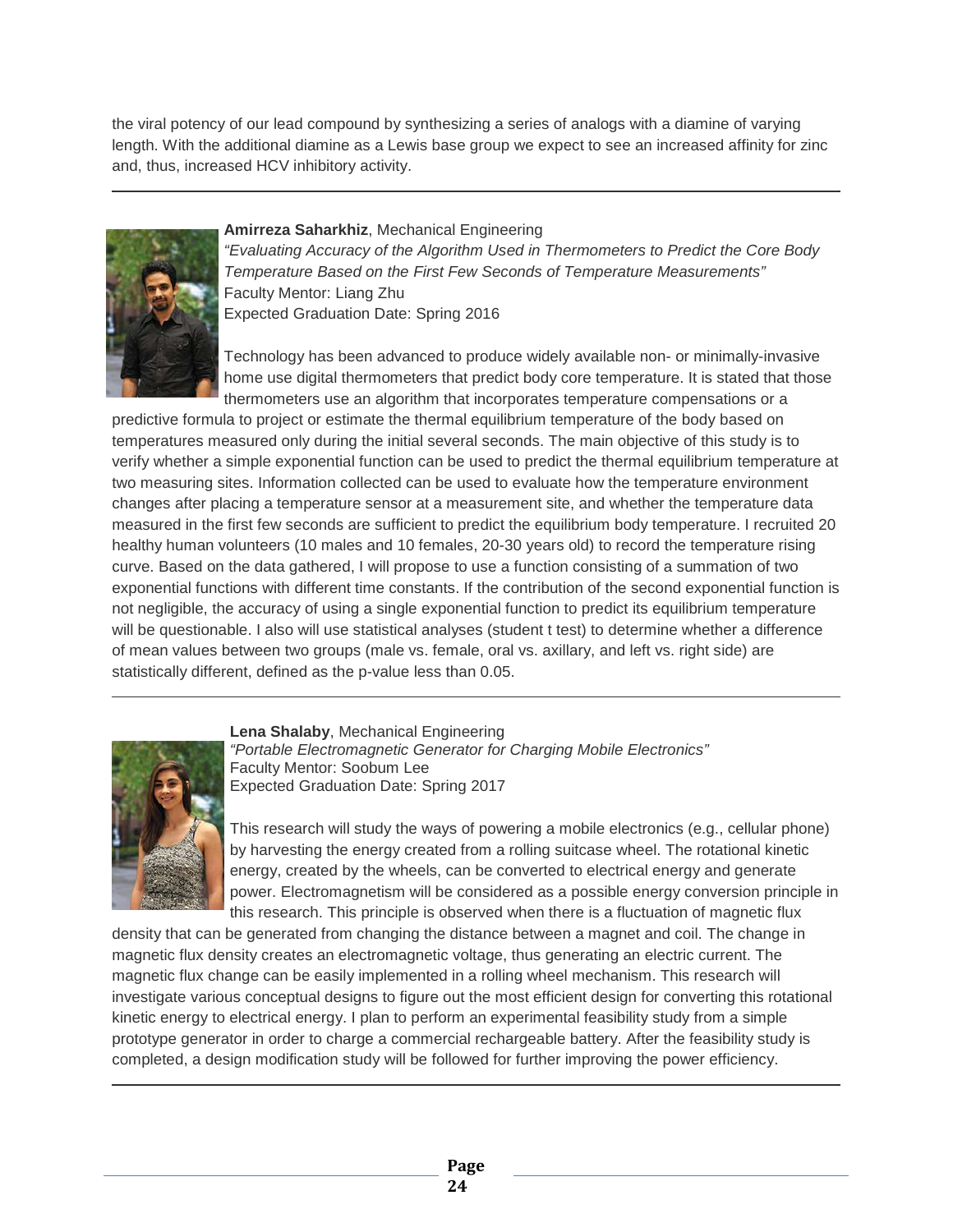

**Taylor Sheldon**, Psychology *"Enculturation, Cultural Maintenance, and Identity in Second-Generation Latino/a and Hispanic Immigrants"* Faculty Mentor: Anne Brodsky Expected Graduation Date: Spring 2016

People of Latino/a and Hispanic decent are the most prevalent minority group in the U.S. and are projected to double in population size in the next 50 years. This study explores the processes of enculturation, cultural maintenance, and identity in second-generation Latino/a and Hispanic immigrants living in the Baltimore/Washington D.C. area.

Enculturation, in this context, is the process by which an individual's family's culture is instilled in secondgeneration Latino/a and Hispanic immigrants. This includes how an individual's culture of origin has an impact on their values, experiences, and behaviors. There is limited research available on enculturation, specifically concerning second-generation Latino/a and Hispanic immigrants, which makes this research unique. Another process explored is how second-generation Latino/a and Hispanic immigrants choose to identify culturally and how they balance mainstream U.S. culture and their Latino or Hispanic heritage. The analysis is based on 15 semi-structured interviews with second-generation Latino/a and Hispanic immigrants. Overall the aim of this study is to increase understanding of the role of culture and identity in the lives of second-generation Latino/a and Hispanic immigrants.



**Matthew Shirley**, Chemical, Biochemical, and Environmental Engineering *"Flexible Nucleosides as Potential Ebola Inhibitors"* Faculty Mentor: Katherine Seley-Radtke Expected Graduation Date: Spring 2017

The Ebola pandemic has brought the virus to the forefront of international concern. Ebola's high capability to evade the body's immune system is the reason it is extremely virulent and deadly. Currently, there is no FDA approved treatment or vaccination for the Ebola virus and with fatality rates fluctuating above 90 percent, a reliable Ebola therapeutic is undeniably necessary. Nucleoside analogues have taken the spotlight as

potential antivirals against Ebola; they can function as inhibitors by competing with DNA or RNA, preventing the binding of the natural substrate. Previous studies have shown that the inhibition of the enzyme S-adenosylhomocysteine hydrolase (SAHase) has exhibited activity against Ebola. A compound known to inhibit Ebola through SAHase inhibition is the carbocyclic nucleoside Neplanocin A (NpcA). Our project's specific aim is to synthesize a flexible version of NpcA, termed Flex-NpcA, where the adenine base of NpcA is separated into its imidazole and pyrimidine moieties, connected by a carbon-carbon bond. We hypothesize that base flexibility modifications will allow for increased beneficial interactions that the stiff adenine base fails to form, all while maintaining the aromatic and hydrogen bonding characteristics of NpcA. This may lead to an enhanced SAHase binder, and therefore a more effective inhibitor.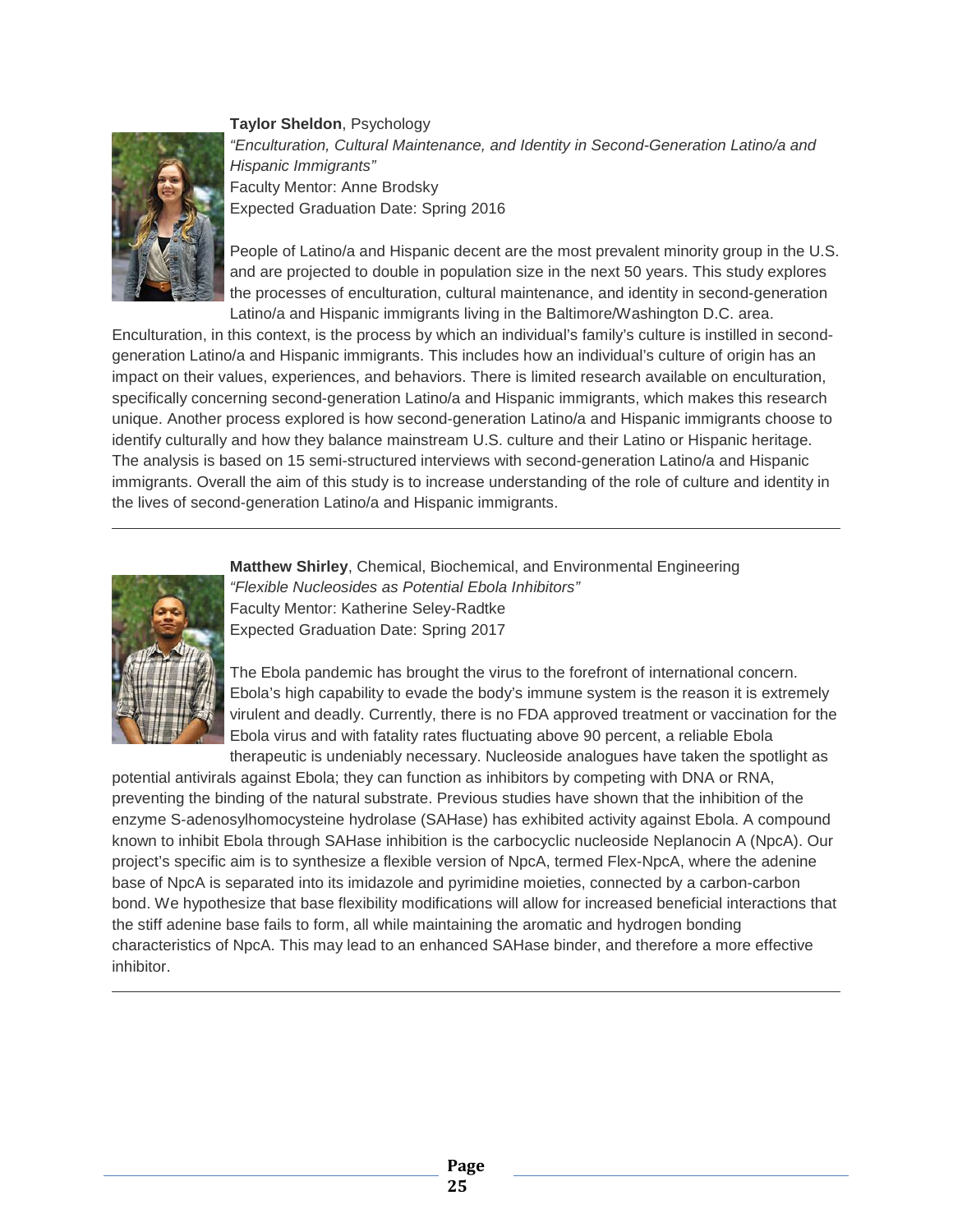

**Sadjo Sidikou**, Chemical, Biochemical, and Environmental Engineering *"Understanding the Cell-Interactions Mechanisms of Fibroblasts in 3D Cell Culture"* Faculty Mentor: Jennie B. Leach Expected Graduation: Spring 2017

Two-dimensional cell cultures have provided valuable insight into cell-material as well as cell-cell interactions, but findings support that cells better replicate *in vivo* responses when encapsulated within three-dimensional (3D) culture substrates. While cells have receptor proteins that are able to recognize chemical signals from their extracellular

matrix environment (ECM), it is also true that cells are capable of sensing the ECM mechanical properties. Therefore, we propose the use of a synthetic biomaterial, Poly(ethylene glycol) (PEG), which is inert and shown to be biocompatible, to study cellular mechanisms from a mechanosensing standpoint. Experimentation has shown that fibroblast encapsulation significantly decreases the swelling capacity of our PEG-based gels. We now seek to further investigate fibroblasts' impact on degradation time and hydrogel stiffness and understand the cellular mechanisms that influence cellular remodeling of the ECM. Though 3D culture substrates have become more common in cell culture, studies using these systems typically overlook how cells alter their extracellular environment and focus on directing cell fate (e.g., proliferation and differentiation). Therefore, this work aims to lay the groundwork for future studies of more complex cell types e.g., neurons and glia) and phenomena (e.g., secretion and/or addition of ECM molecules) in 3D culture.



**Jack Slettebak**, Computer Science and Electrical Engineering *"Comparing Computing Architectures using the High Performance Conjugate Gradient Benchmark"* Faculty Mentor: Dr. Matthias Gobbert

Expected Graduation: Fall 2015

Parallel algorithms, algorithms that use multiple cores/threads, and architectures sit at the forefront of high performance computing as a means to decrease the execution time of a computationally intense problem. The maya computing cluster at the University of Maryland, Baltimore County (UMBC) High Performance Computing Facility (HPCF) is a

machine designed to take advantage of these algorithms and provide a resource for the various researchers who require a powerful computer to solve the problems they encounter in their research. To ensure that the entire system runs at maximum performance, we plan to test each component of the cluster with the newly developed Sandia High Performance Conjugate Gradient (HPCG) benchmark. It is our hope that by using a consistent piece of software we can not only learn more about the computing components themselves, but also construct a comparison between each of them based on their performance.



**Natalie Steenrod**, Chemistry and Biochemistry *"A Flexible Approach to Treating the Ebola Virus"* Faculty Mentor: Katherine Seley-Radtke Expected Graduation: Spring 2016

The Ebola virus is at the center of the world's stage due to the recent outbreaks in West Africa. Filoviruses such as Ebola are among the deadliest pathogens known, with fatality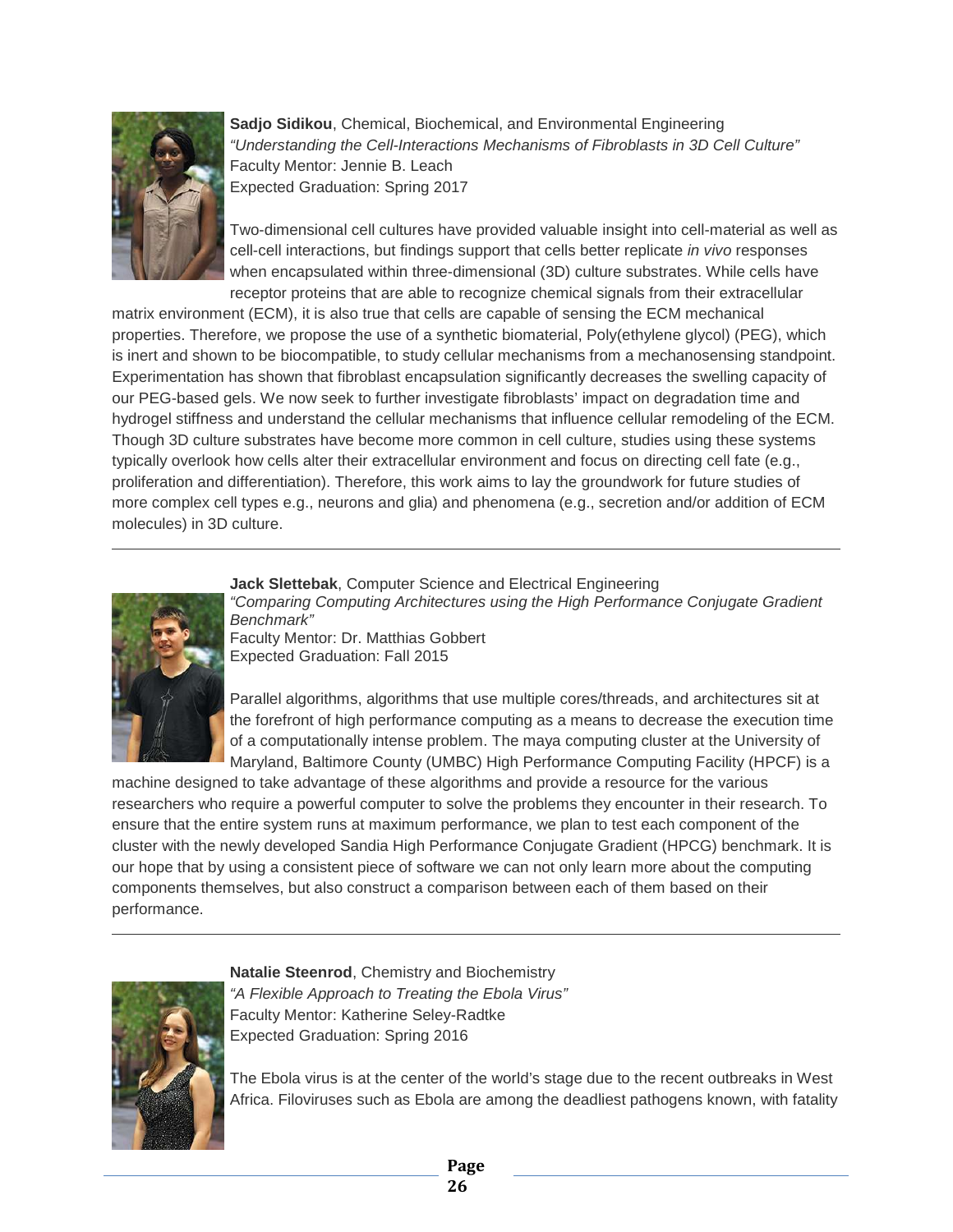rates reaching near 90 percent. Despite dire need, there is no FDA-approved treatment or cure. Presently there are several nucleoside analogues being investigated, including the carbocyclic nucleoside 3 deazaneplanocin A (3-deazaNpcA). The proposed mechanism of action for 3-deazaNpcA is the inhibition of S-adenosylhomocysteine hydrolase (SAHase). Inhibitors of this enzyme indirectly inhibit DNA methyltransferase through a biofeedback mechanism. This halts S-adenosylmethionine-dependent methylations of the 5′-cap of mRNA, leading to defective viral transcription and translation, inhibiting viral replication. For this project, the modified adenine base in 3-deazaNpcA is "split" into its imidazole and pyridine components, remaining connected by a single C-C bond to give the target compound Flex-3 deazaNpcA. This will allow the base to adjust to form non-canonical binding interactions, without losing the integrity of the functional groups required for recognition, hence adopting an optimum conformation within the enzyme binding site. This strategy has been successful in multiple preliminary studies. Thus, endowing the 3-deaza scaffold with flexibility should prove strategic in terms of increased potency against Ebola.



**Devin Taylor**, Chemistry and Biochemistry *"Synthesis of Multifunctional Gold Nanoparticles for Therapeutic Use"* Faculty Mentor: Marie-Christine Daniel Expected Graduation: Spring 2016

Cardiovascular disease is the most debilitating disease in the United States; one in three deaths is attributed to this disease. A key molecule that leads to complications often found in cardiovascular disease is Angiotensin Converting Enzyme (ACE). This molecule converts Angiotensin I to Angiotensin II, the latter being a vasoconstrictor whose

overexpression often leads to hypertension and heart failure. A common preventative method in combating heart disease is the use of health screenings accommodated with biomarkers, as well as imaging agents. Nanoparticle-targeted imaging systems represent innovative methods that have shown remarkable improvement in combating certain diseases, such as cardiovascular disease. Previous research has shown that gold nanoparticles hold great promise in this field due to their stability and biocompatibility. With this research, the hope is to better combat heart disease by using gold nanoparticles, an ACE inhibitor (lisinopril), and a contrasting MRI agent (DOTA-Gd). After the creation of citrate-coated gold nanoparticles, two ligands will be added onto the surface of the gold core via ligand exchange reaction. The first ligand consists of a spacer molecule linked to lisinopril (TA-TEG-Lis) while the second ligand contains the MRI agent (TA-NHBn-DOTA-Gd). The ultimate goal of the resulting multifunctional gold nanoparticle is to serve as a more effective tracker for cardiovascular disease.



**Zachariah Thomas**, Music *"Pure Tunings for the Modern Pianist"* Faculty Mentor: Joseph Morin Expected Graduation: Spring 2016

This research seeks to examine the possibility of incorporating Just tunings into a modern keyboard instrument using auto-tuning digital keyboard technology. Such a development would allow fixed pitch keyboard instruments, e.g., the organ and electric piano, to play music perfectly in tune in any key, freeing these instruments from equal-tempered tuning

where every interval can only be tolerably close to in-tune. The research will begin with an evaluation of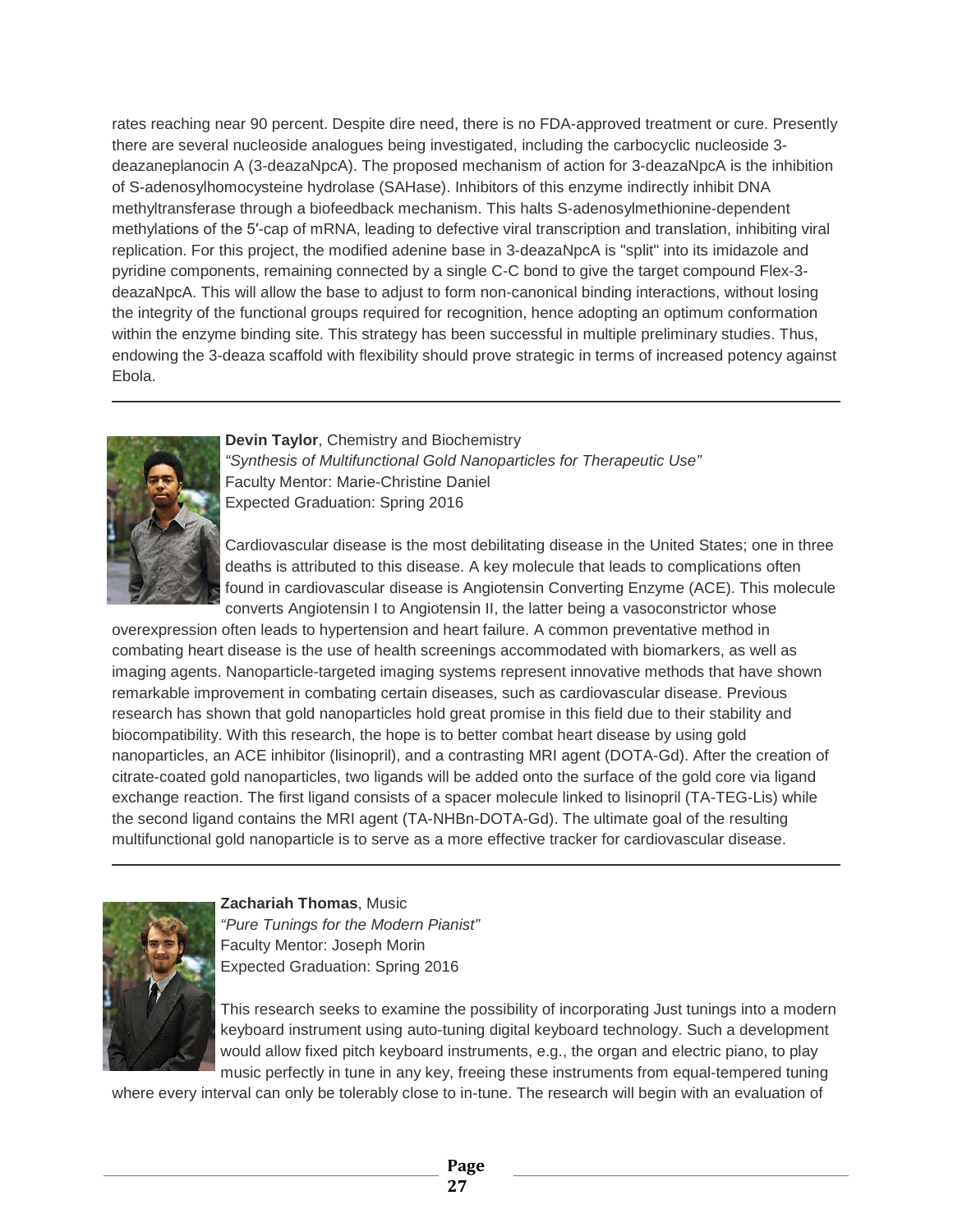recent efforts to improve the intonation of keyboard instruments, including current theoretical and practical work regarding dynamic just tuning systems. Next this research will attempt determine the basic 'logic' to be used by a new auto-tuning piano instrument, involving field tests of potential real-time tuning alterations. Finally a concept design for any additional interfaces needed to put the auto-tuning system into action will be developed. All of this will provide a fresh evaluation of modern technology applied to a centuries old tuning problem, might offer pianists and composers with the means to explore previously unavailable clarity and expressivity with the piano, and afford an enhanced experience of great piano literature.



**Nicholay Topin**, Computer Science and Electrical Engineering *"Value Function Approximation Mapping Creation for Knowledge Transfer"* Faculty Mentor: Marie desJardins Expected Graduation: Spring 2018

Leveraging existing knowledge is an effective way to reduce the time that it takes a software agent to learn about a new task, or problem domain. Previous methods for using existing knowledge assumed that a direct mapping is known from the source task(s) to the target task. Recent work in identifying a mapping using an unsupervised method has had good results, but used a naive representation of task environments that

is not scalable to large, complex, or continuous tasks. I propose to modify these methods to instead use a value function approximation (VFA), a richer representation that supports generalization across regions of the task environment, and that therefore enables scalability to more realistic tasks. The VFA representation will be applied in the context of Portable Option Discovery (POD), a learning transfer method that I developed in collaboration with my mentor and other students. Two possible bases, a radial basis VFA and a polynomial basis VFA, which use different methods of generalization, will be examined. The nature of these two representations reduces the computational complexity of existing processes, allowing further research into alternate heuristics and more exhaustive sampling for the purposes of discovering mappings. The newly created method will be compared to existing methods of policy transfer that do not use mapping discovery and existing methods that do discover a mapping.



**Michael Valerino**, Chemical, Biochemical, and Environmental Engineering "Analysis of Aerosol Sources, Transport, and Mixing to Improve Satellite Readings of *Ground-Level Particulate Matter"* Faculty Mentor: Christopher Hennigan Expected Graduation: Spring 2016

During the summer of 2014, the Hennigan lab was part of DISCOVER AQ (Deriving Information on Surface conditions from Column and Vertically Resolved Observations Relevant to Air Quality), a NASA-funded mission to improve satellite measurements of ground-level air pollution. Many current remote sensing measurements fail to

differentiate between pollution in the upper atmosphere and ground level concentrations, motivating the DISCOVER-AQ campaign. From 14 July – 10 August 2014, measurements of inorganic aerosol composition (Na+, NH4+, K+, Mg2+, Ca2+, Cl-, NO3-, and SO42-) and organic carbon (OC) and elemental carbon (EC) were carried out in Golden, Colorado. To improve satellite measurement of aerosol pollution, an integrated approach to analysing sources, mixing, and transport of atmospheric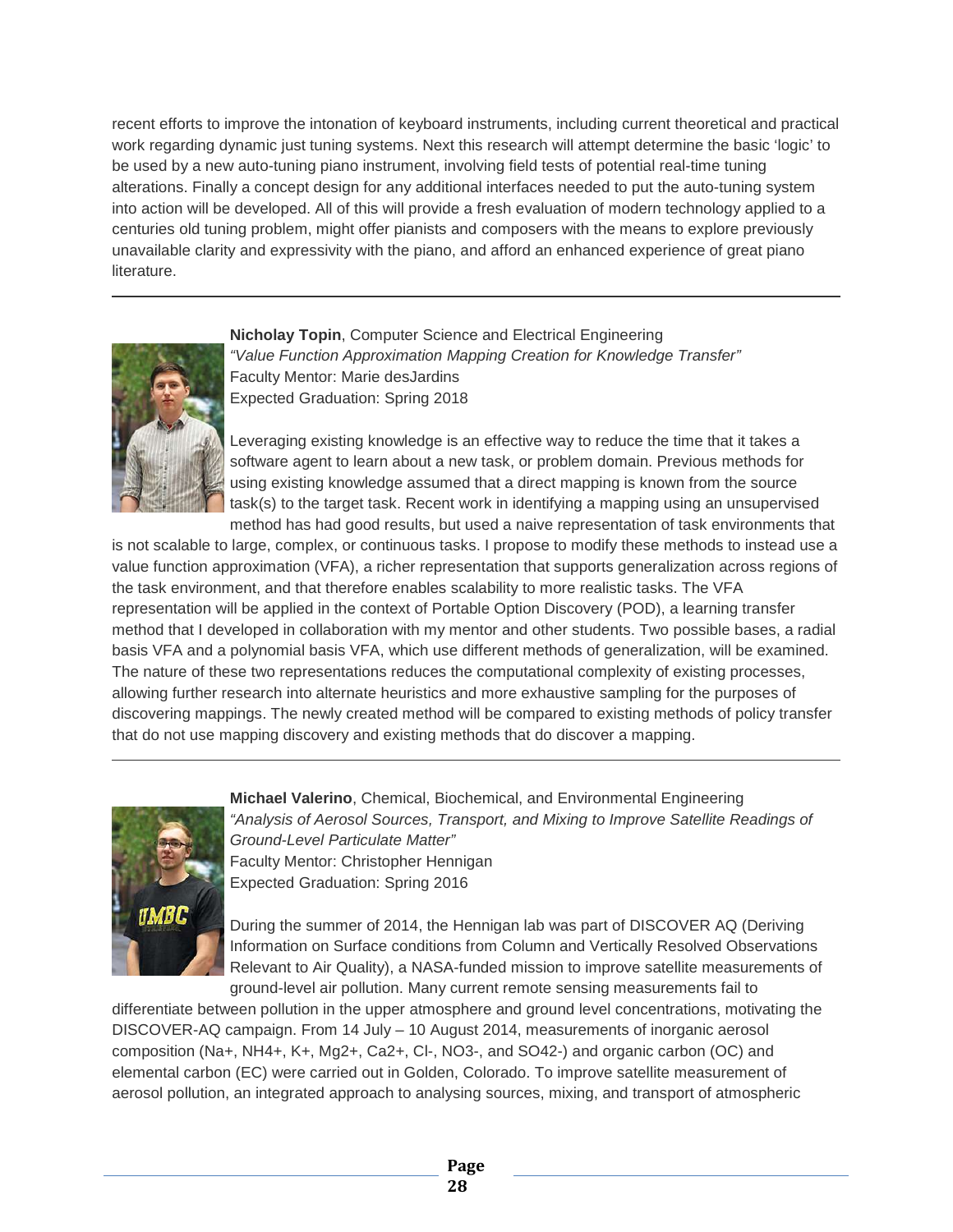aerosols will be implemented. The ground based measurements will be linked with aircraft and satellite measurements to gain a comprehensive characterization of the processes and sources that most strongly affected air quality in Denver during DISCOVER-AQ. This will include, for example, analysis of the extensive oil and gas exploration activities on aerosol levels in and around Denver. Early results show strong diurnal profiles of EC, NH4+, and NO3-. These results are indicative of local sources and formation of pollutants while other species such as SO42- and OC show no diurnal variance, suggesting they are regional in nature. Further analyses will include spatial distributions of total particulate matter (PM), and the effect of boundary layer evolution on ground level concentrations.

**Michael Wolfe**, Physics



*"Entanglement Dynamics of Inductively Coupled Singlet-Triplet Qubit"* Faculty Mentor: Jason Kestner Expected Graduation: Spring 2017

A quantum computer has the ability to solve certain problems exponentially faster than a classical computer at the expense of rigorously challenging manipulation of quantum bits (qubits). Recent advances in solid state physics have improved the fabrication of spin qubits by confining electrons in a 2D Fermi gas of Gallium Arsenide- Aluminium Gallium Arsenide heterostructures (i.e. quantum dots). These qubits entangle electrostatically

but suffer decoherence due to external coupling to nuclear spins thus limiting the time for logical controlled NOT operations to take place. We investigate alternative coupling methods for two qubits such that their interaction is amplified. For example, two qubits can be entangled at distances on the order of microns via a floating metallic gate that mediates their electrostatic interaction (i.e. capacitive coupling). We theoretically examine how the entanglement dynamics of the system are affected by stray inductance in the floating gate when the qubit's charge configurations are driven at high frequencies.



**Rachel Wolven**, Visual Arts *"Light Inhibits Light"* Faculty Mentor: Steven Silberg Expected Graduation: Spring 2016

It's always there and always has been; yet, even as we learn more about it, what we can see with our own eyes is fading. As population grows and society expands, the night becomes an ever fading natural resource. Where the sky was once dark and filled with countless sparkling points of light, we now have an ever glowing orange sky where only the brightest stars and planets are visible. Light pollution is a real problem. Not only

does it cause issues in the environment, it also is a waste of energy. All of the light that is going up into the atmosphere is light that was meant to be directed downwards. This summer, I plan to travel the Northeastern US and into Nova Scotia, documenting our dark skies through time lapse photography and measuring amounts of light pollution throughout to showcase the beauty and wonder of our night sky through video in hopes of awakening people to the problem of light pollution.